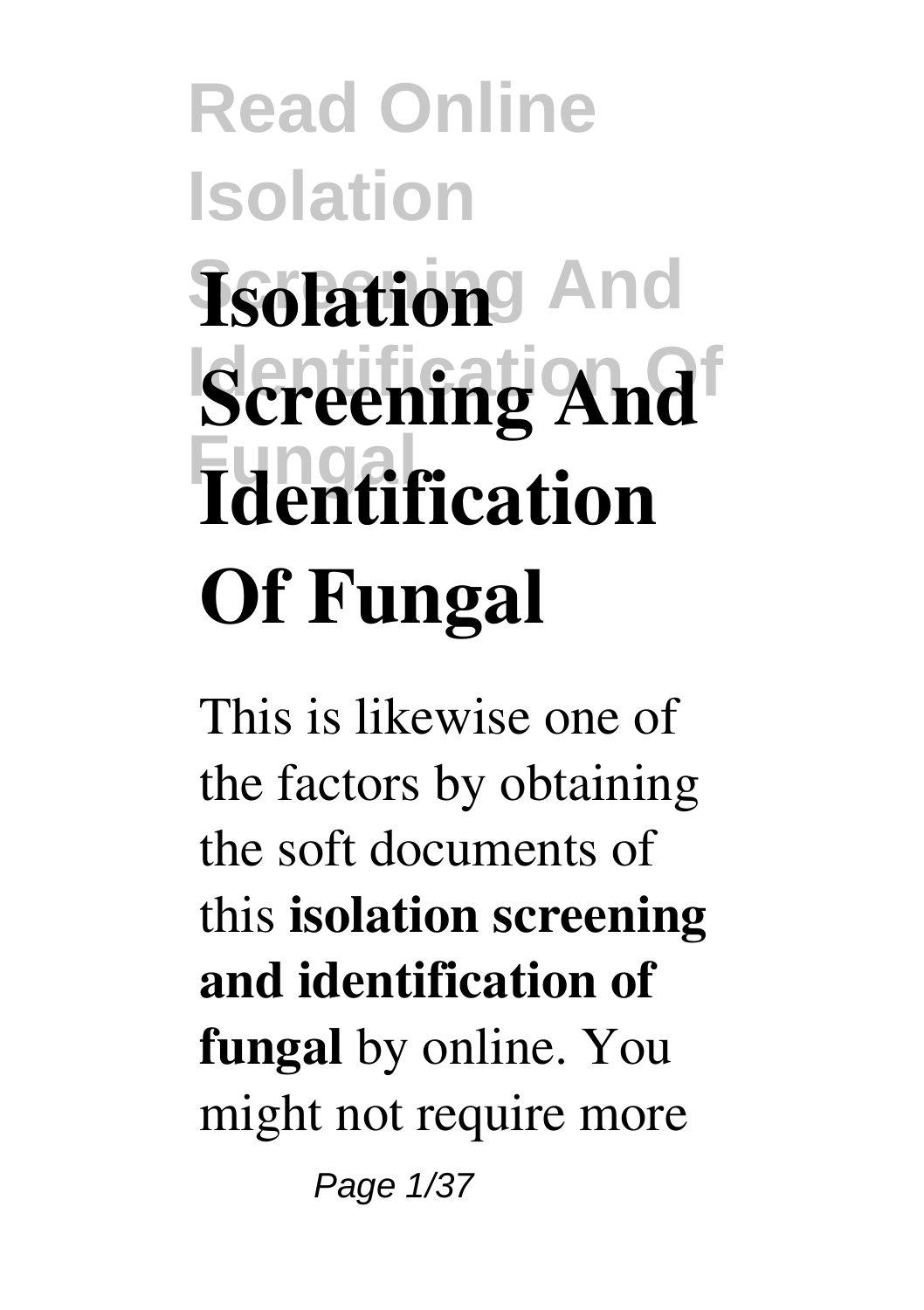fime to spend to go to the books launch as them. In some cases, capably as search for you likewise complete not discover the proclamation isolation screening and identification of fungal that you are looking for. It will utterly squander the time.

However below, past Page 2/37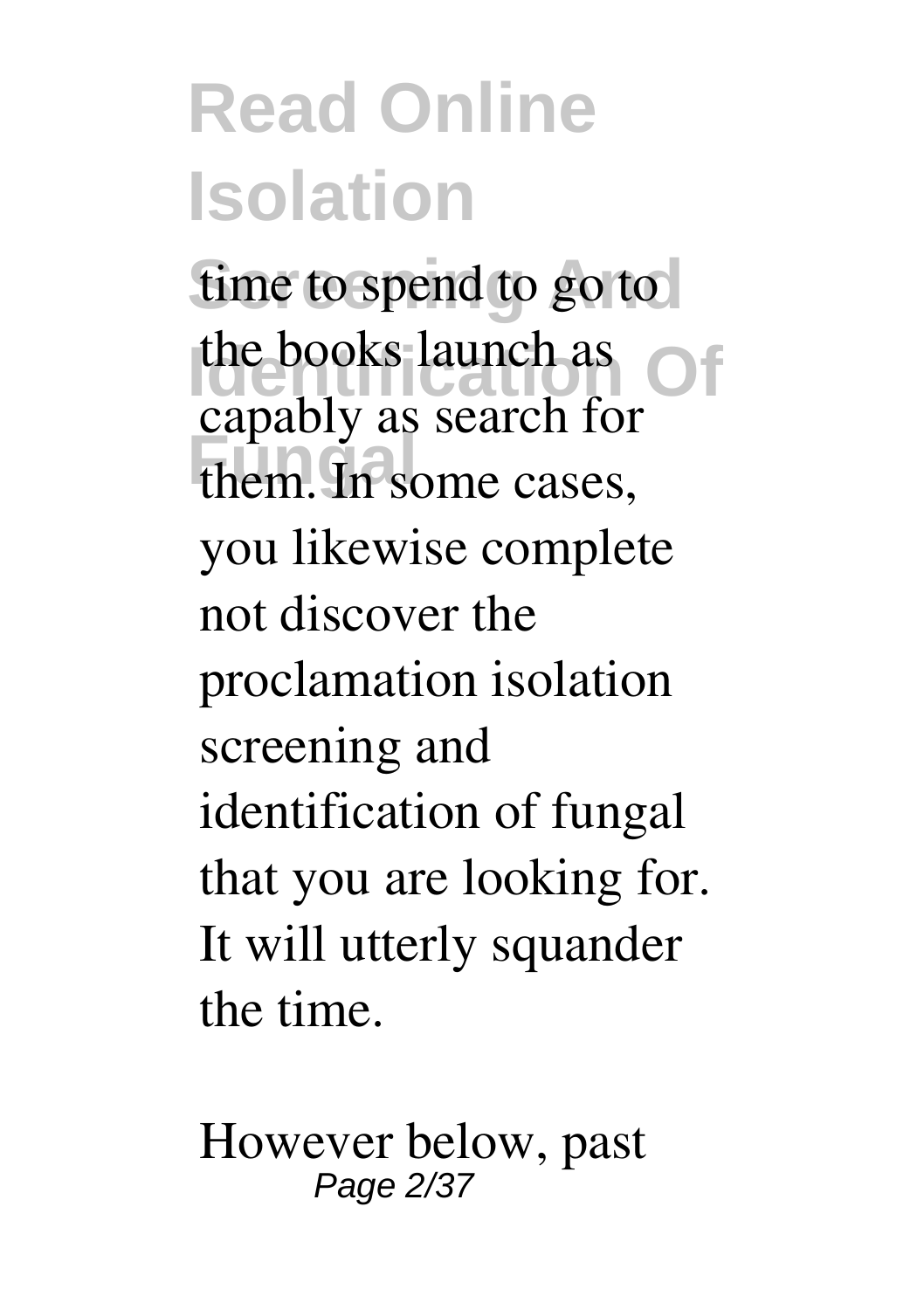you visit this web page, it will be appropriately **Fungal** get as competently as no question simple to download lead isolation screening and identification of fungal

It will not say you will many epoch as we run by before. You can realize it even though decree something else at home and even in your Page 3/37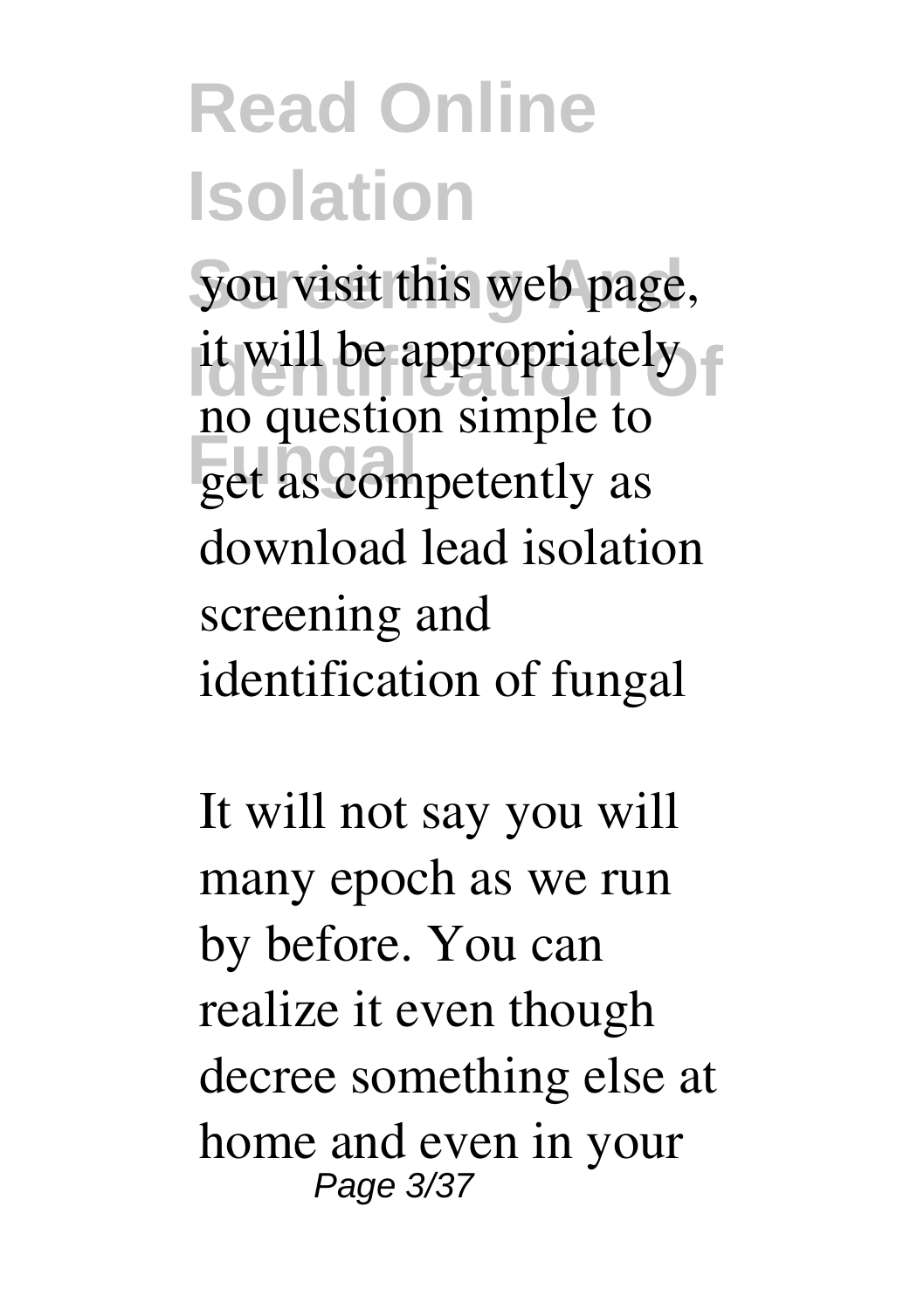workplace. thus easy! **I**so, are you question? we offer below as Just exercise just what without difficulty as evaluation **isolation screening and identification of fungal** what you following to read!

**Primary Screening Technique/ Screening of Micro-organisms -** Page 4/37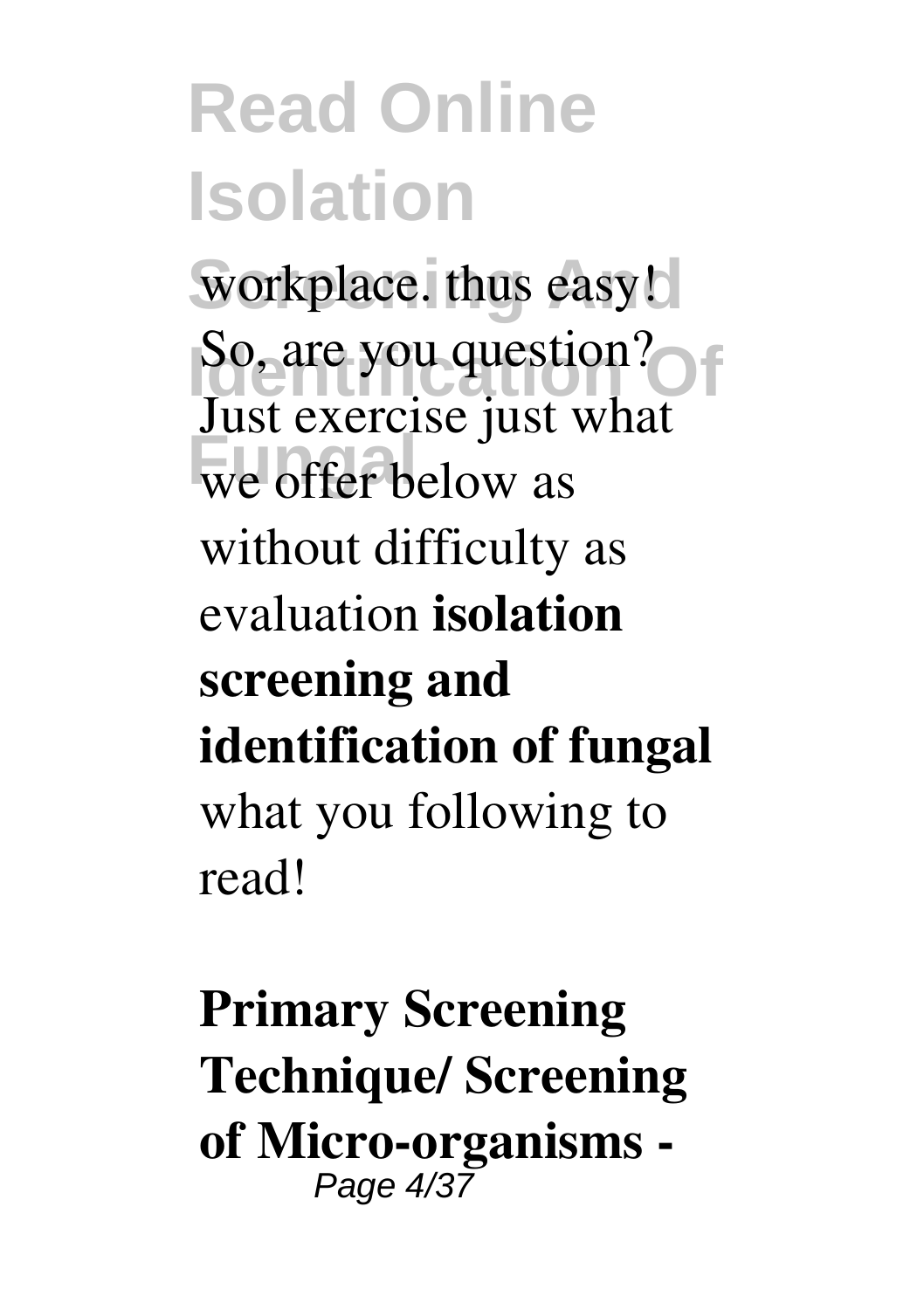**Microbiology with Identifier Social Isolation Fungal** how **Kills!** blue white Scientology harassment works - with Mike Rinder *Japan: The Age Of Social Withdrawal* The Missing Identity Of The Lady Of The Dunes Isolation of Microbes: Part 1 6 BOOKS TO READ DURING SOCIAL ISOLATION Page 5/37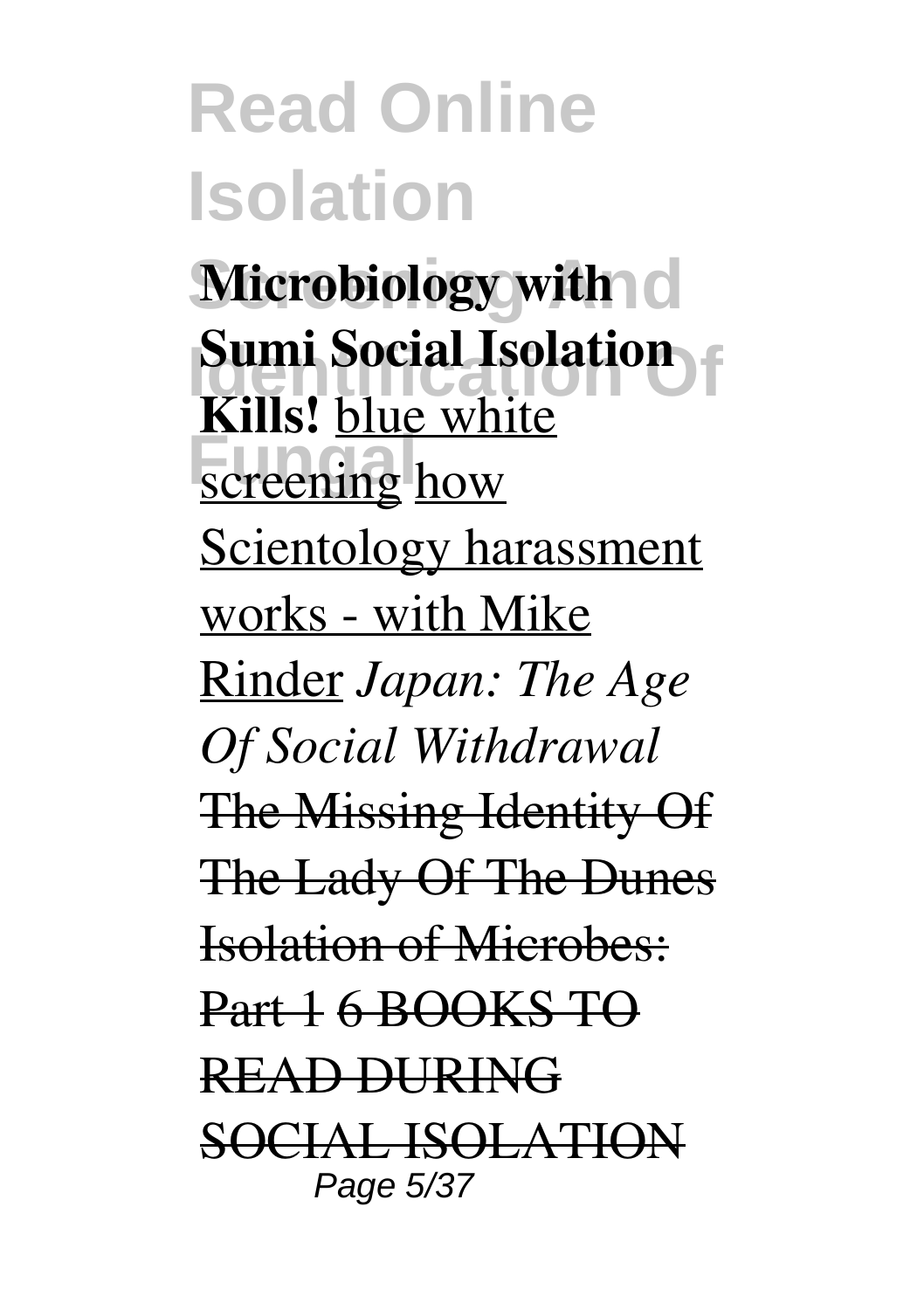**Read Online Isolation Screening And** ?? My Favorite Books **Identification Of** Biochemical tests for **Funnitude**<br> **bacterial** pathogens identification of 5) CRISPR Cas9 - Screening and Validation Strategies **Books Recommendations for Self-Isolation/Quarantine!** Movement Screening, Testing, and Assessment, with Gray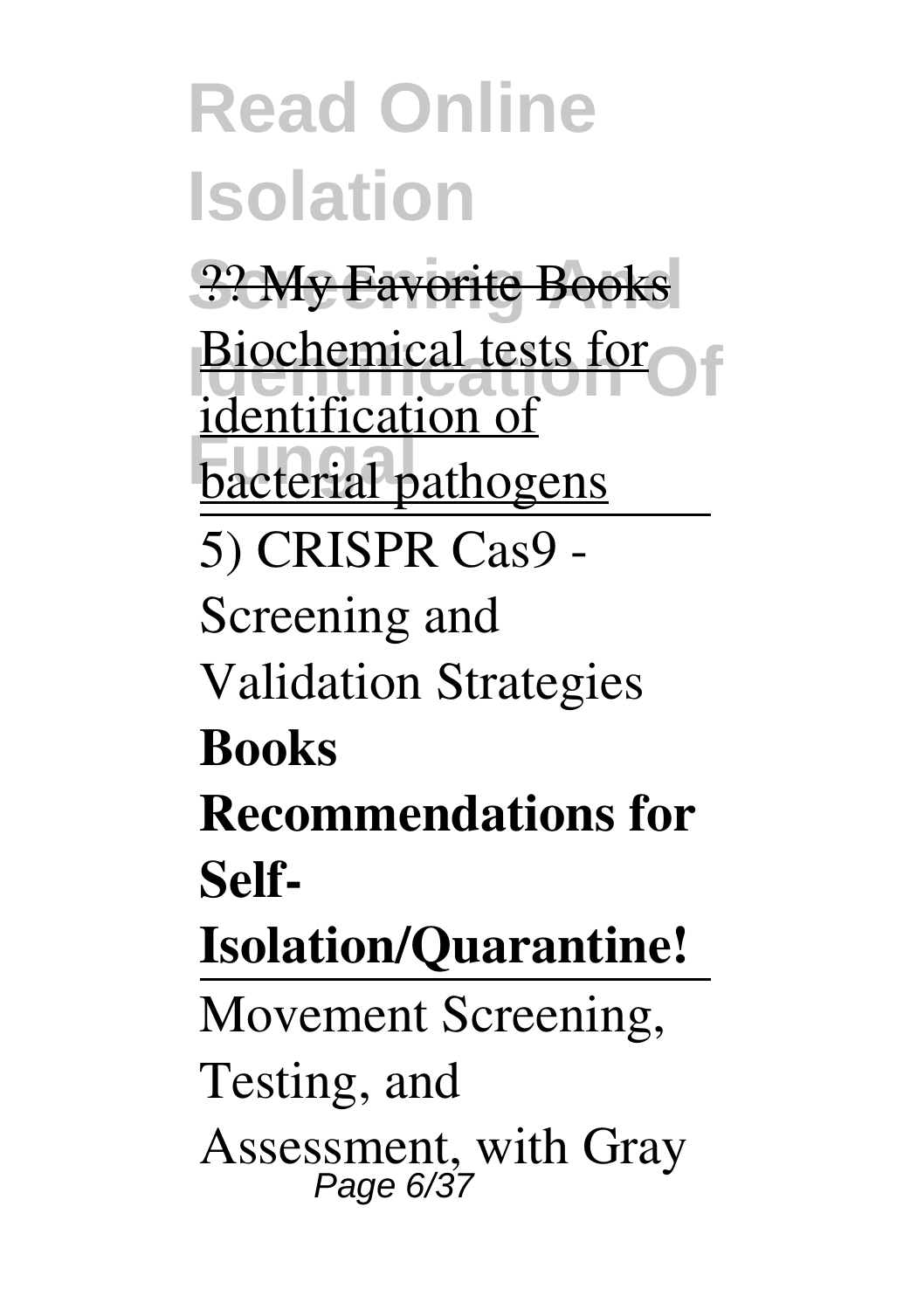Cook | NSCA.com | 0 **Identified In the Life of a Fundal Different and CoderGetting Started** Medical Biller and With Medical Coding Genomic Education Module (GEM): Molecular Diagnostics Coder I Job Preview A DAY IN THE LIFE OF A MEDICAL CODER | MEDICAL CODING WITH BLEU Medical Billing and Coding - Is Page 7/37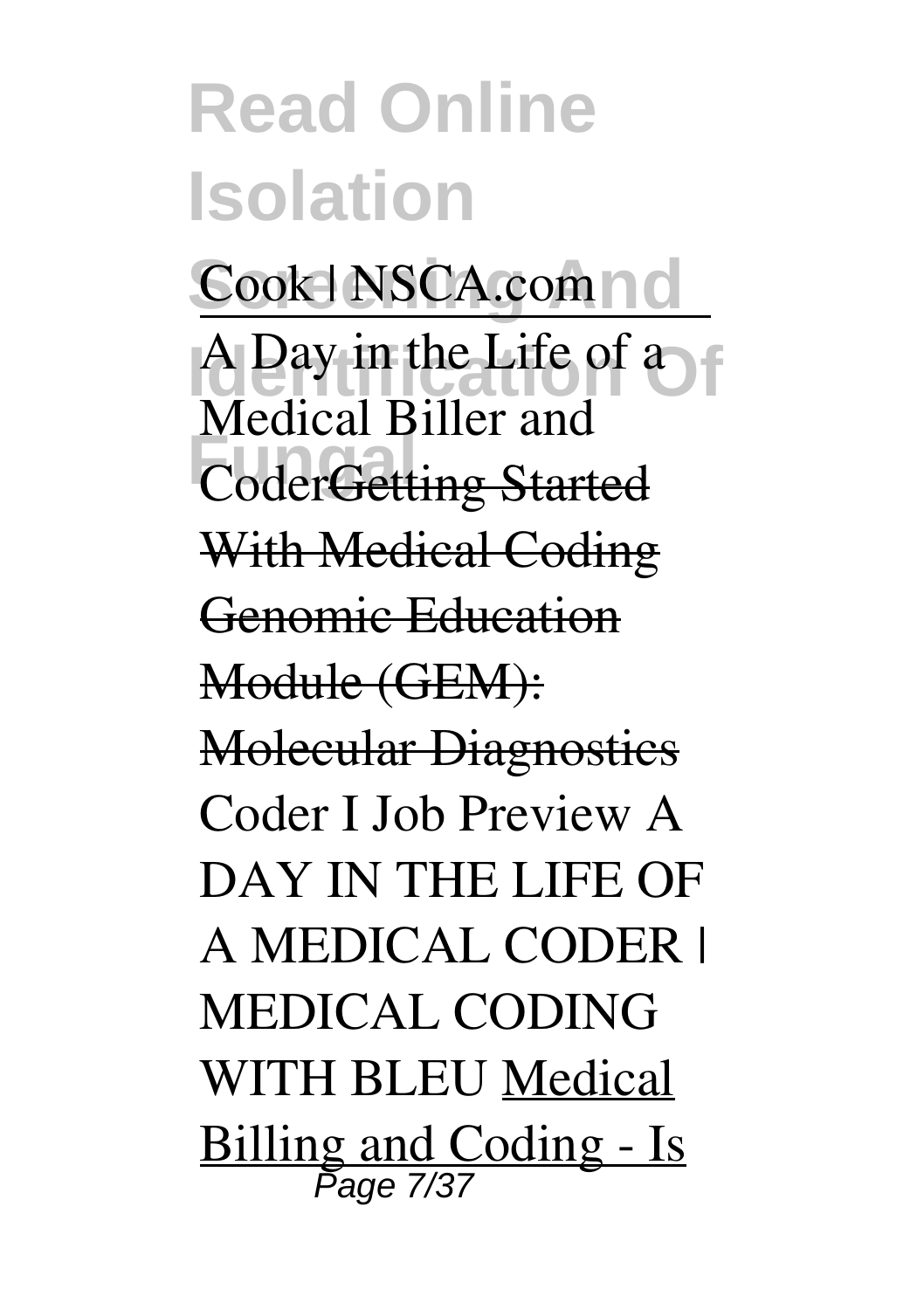it The Right Career For

**<u>You?</u>** tification Of **EXAMPLE** 2. \"Medical Coding\" -

Inside the Mayo Clinic Diagnostic Testing Labs Basic Medical Coding Tutorial — Coding Vaccines and Administration Social Isolation | Michael Nolan | TEDxPembroke *The Curse of Loneliness and Borderline* Page 8/37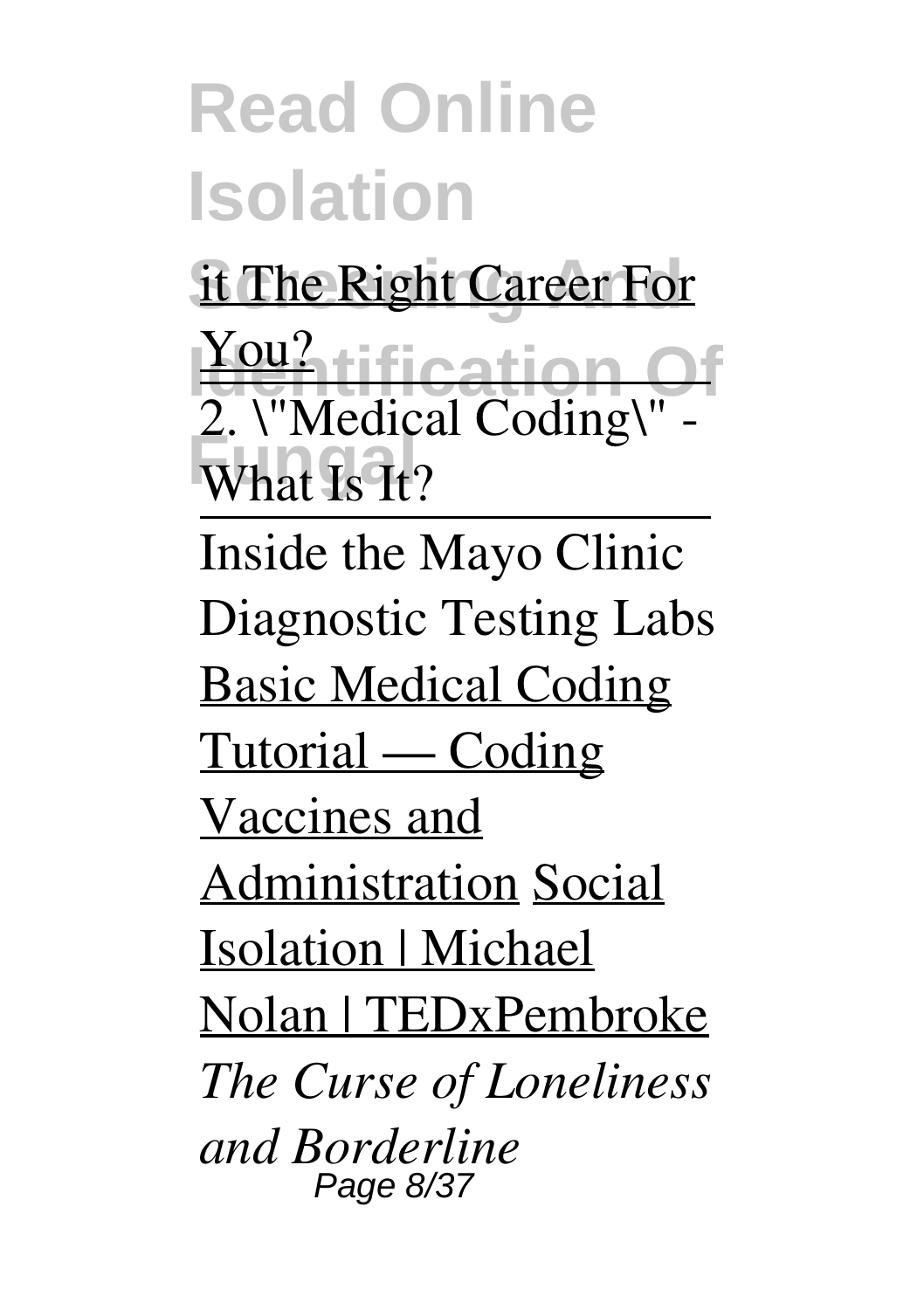$Personality Disorder$  $(BPD)$  *All the lonely*  $\bigcirc$ **Fungal** *TEDxArendal* Red *people | Karen Dolva |* Flags: Early Screening and Diagnosis of Autism SCREENING \u0026 SELECTING TRANSFORMED CELLS. Help with in

vivo cloning for A-level

BiologyIntroduction to

Microbiology Culture<br>Page 9/37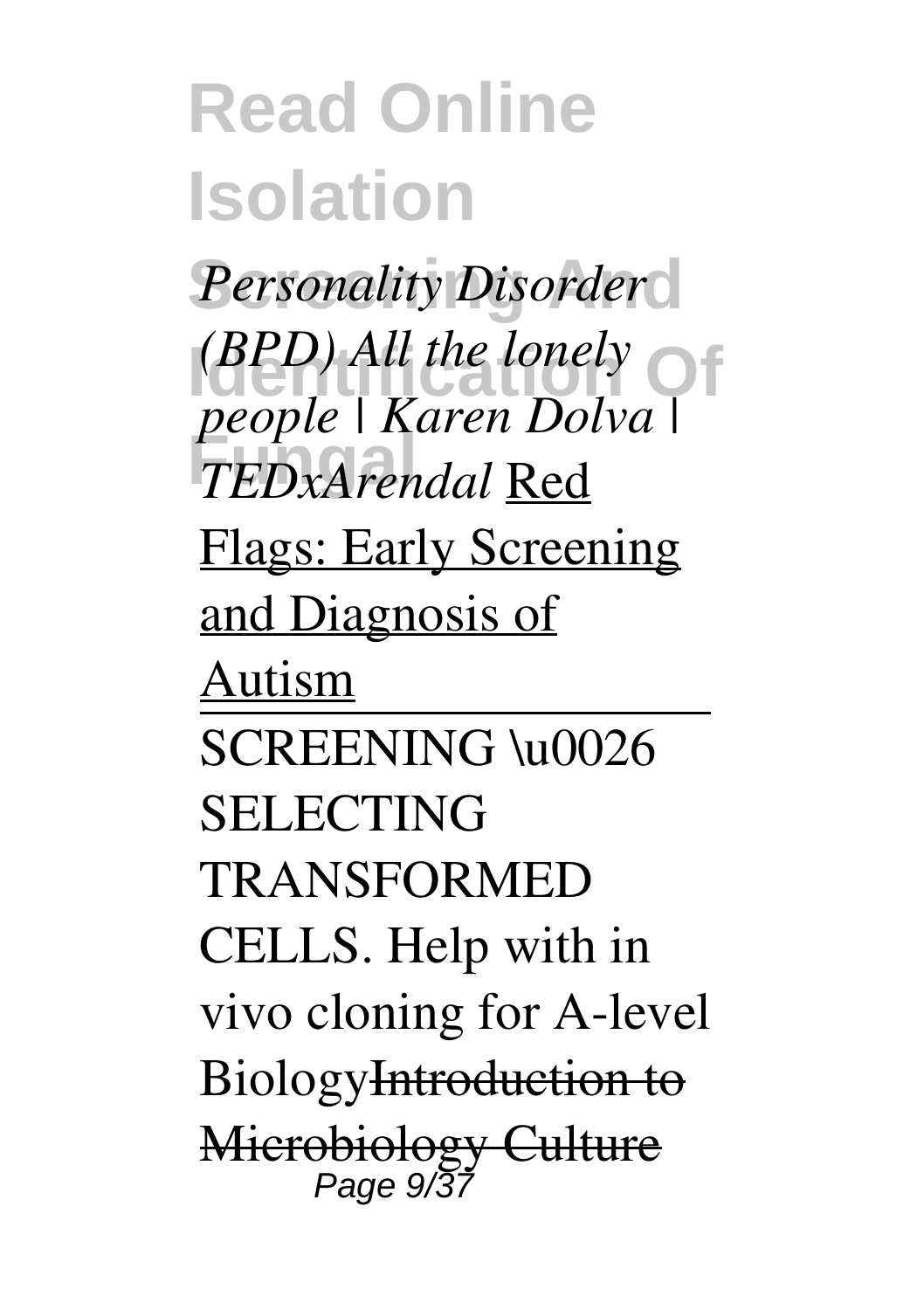**Fechniques 06 Single IDENTIFICATION OF**<br> **Screening** Clostridium **Function**, **Cell CRISPR** Impact and Intervention by Michael Miller, PhD \"Screening for congenital cytomegalovirus...\" by Dr. Soren Gantt Isolation Screening And Identification Of Isolation, Screening, and Identification of Page 10/37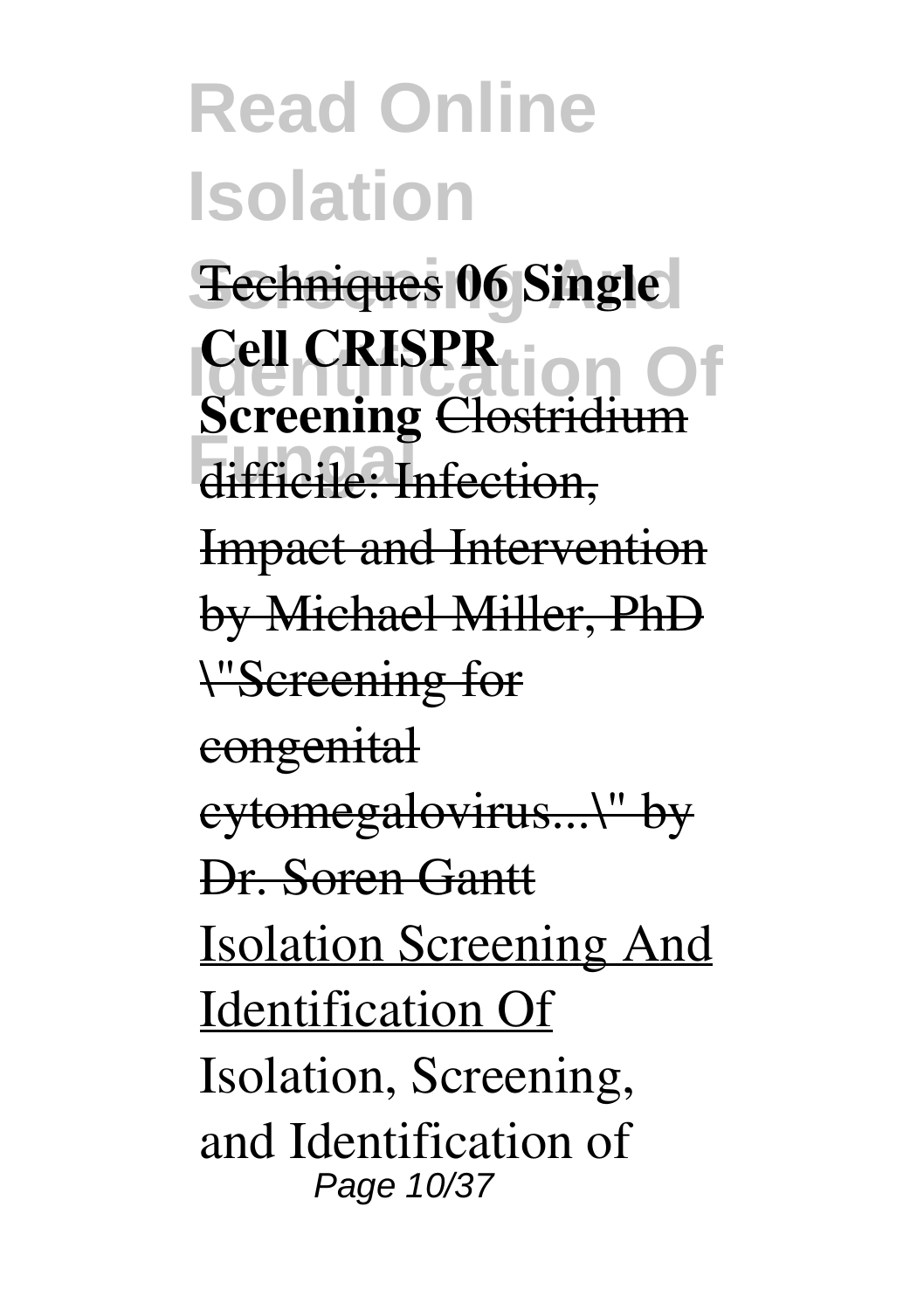Novel Isolates of **Novell** Actinomycetes from **Fungal** Applications. Vineeta India for Antimicrobial Singh 1,2\*, Shafiul Haque 3,4, Harshita Singh 1, Jyoti Verma 1, Kumari Vibha 1, Rajbir Singh 5, Arshad Jawed 4,6 and C. K. M. Tripathi 4,7. 1 Microbiology Division, Council of Scientific and Industrial Page 11/37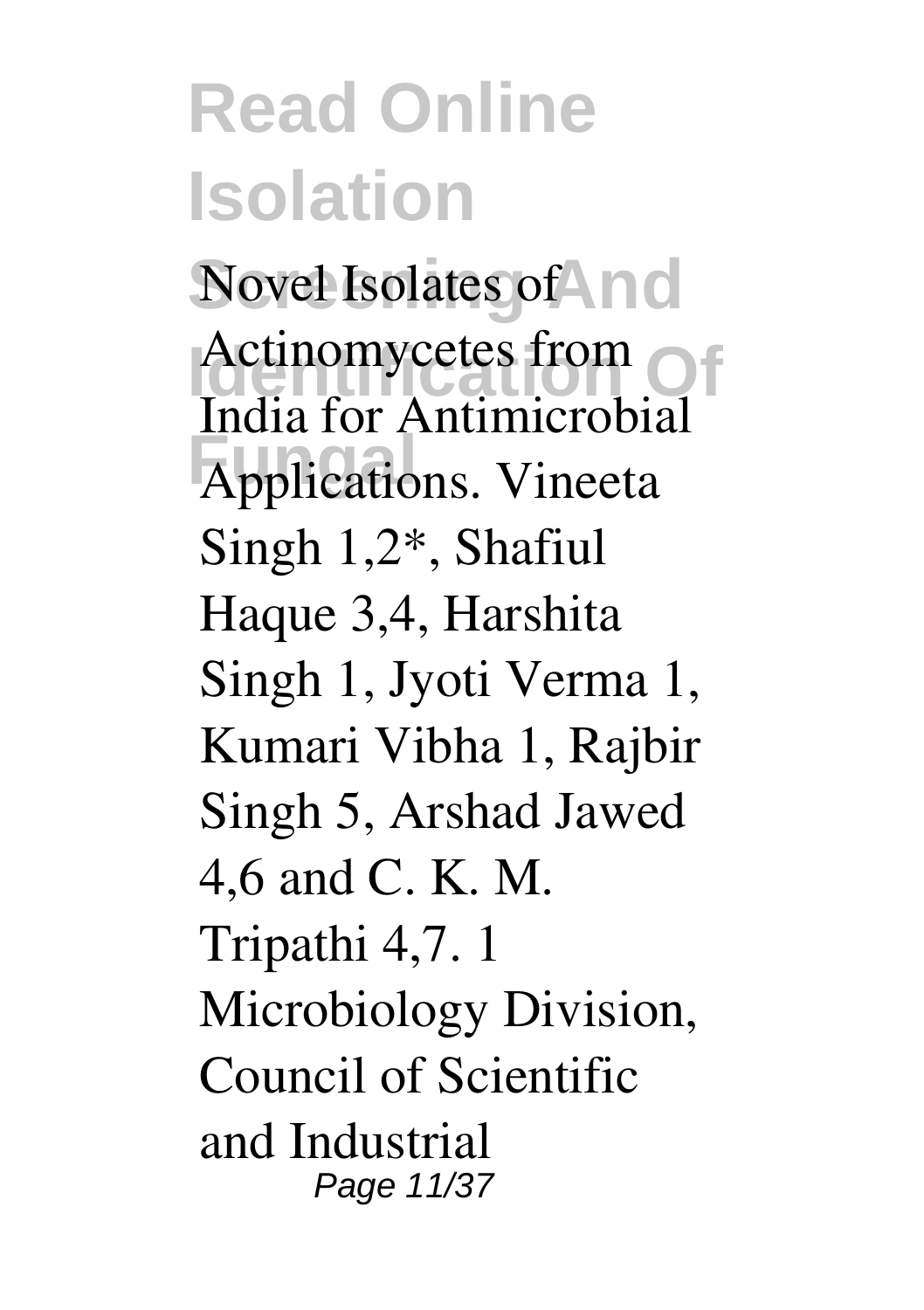Research—Central Drug Research Institute, Of **Fungal** Lucknow, India.

Frontiers | Isolation, Screening, and Identification of ... DNA concentration was measured using a NanoVue spectrophotometer (GE Life Sciences, Piscataway, NJ, USA). Scanning Electron Page 12/37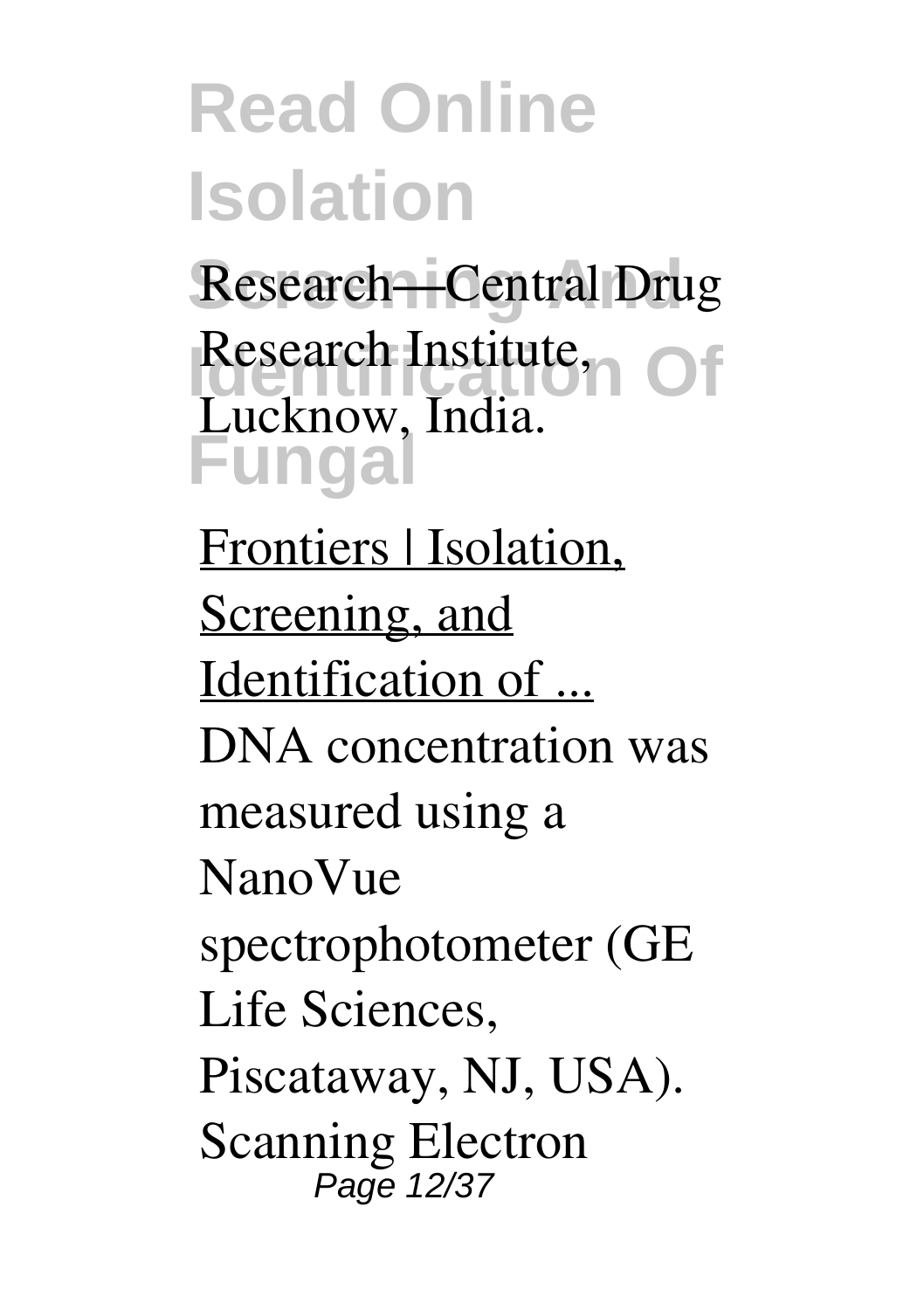Microscopy was done at **Identification National Fungal** (www.nicem.snu.ac.kr) University to determine the morphological characteristics of the isolate MM11. Sequence analysis and phylogenetic analysis.

Isolation, Screening and Identification of Swine Gut ... Page 13/37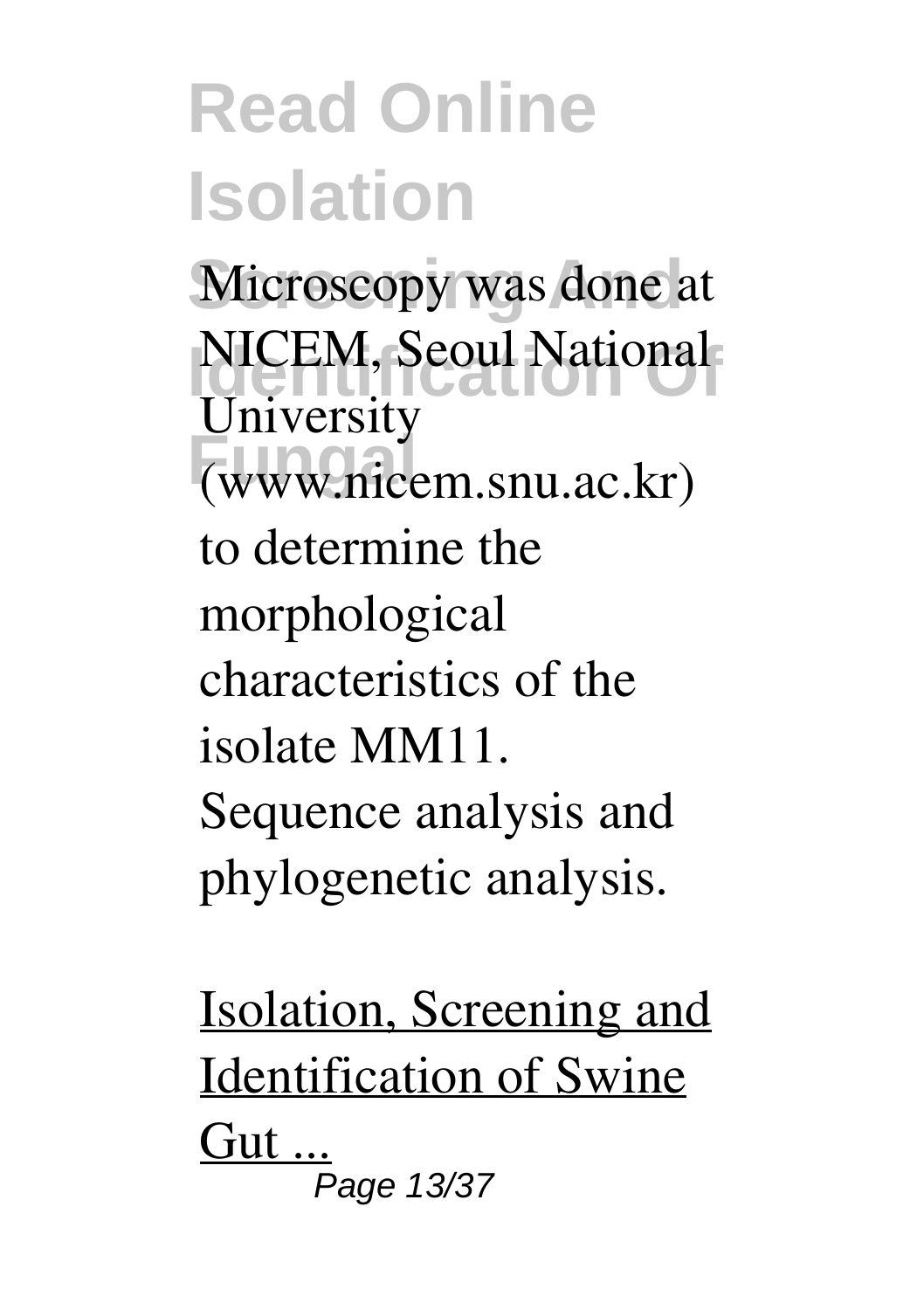**Isolation, Screening, C Identification Of** and Identification of **Fungal** Actinomycetes from Novel Isolates of India for Antimicrobial Applications. Singh V (1), Haque S (2), Singh H (3), Verma J (3), Vibha K (3), Singh R (4), Jawed A (5), Tripathi CK (6). (1)Microbiology Division, Council of Scientific and Industrial Page 14/37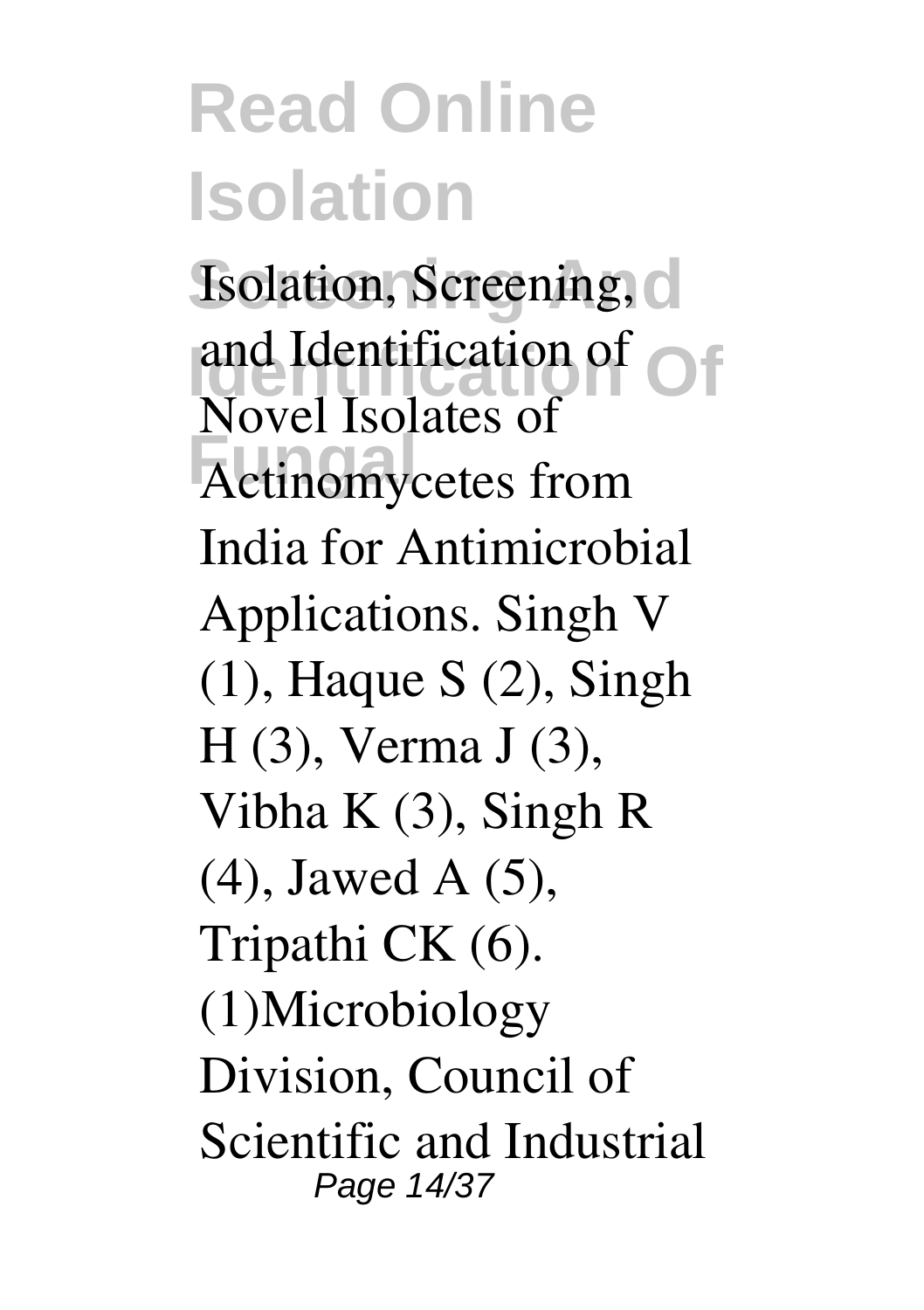Research-Central Drug Research **Identification** Of **Function** InstituteLucknow, India; Biotechnology, Institute of Engineering and TechnologyLucknow, India.

Isolation, Screening, and Identification of Novel Isolates ... About 400 lactic acid bacteria were isolated Page 15/37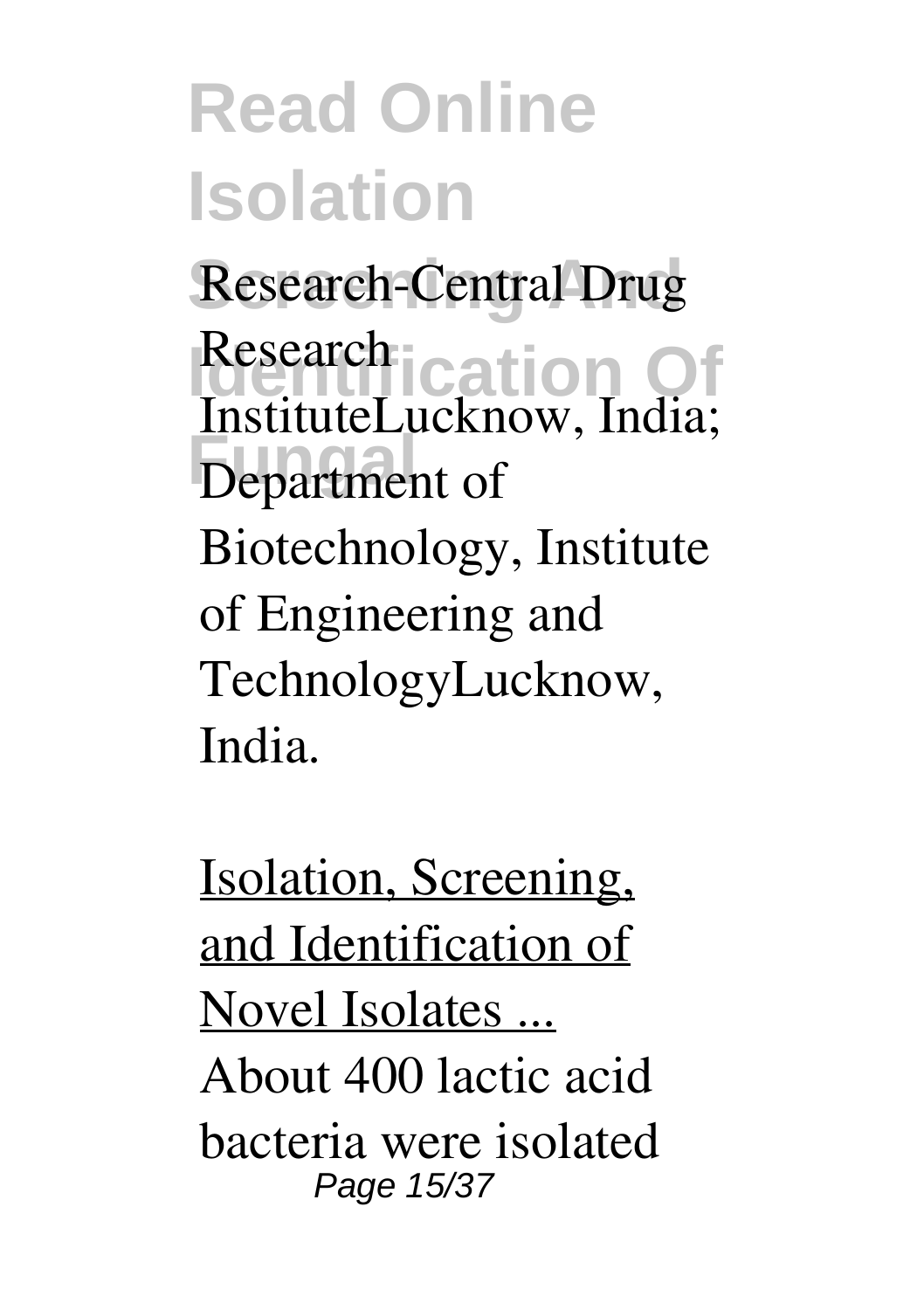from traditional And **I**dentification **Identification Fungal**, salasages, taste dough, sausages, table dairy products). Together with almost 200 lactic acid bacterial strains obtained from culture collections, these strains were screened for exo?polysaccharide production, bacteriocin production and proteolytic activity. Page 16/37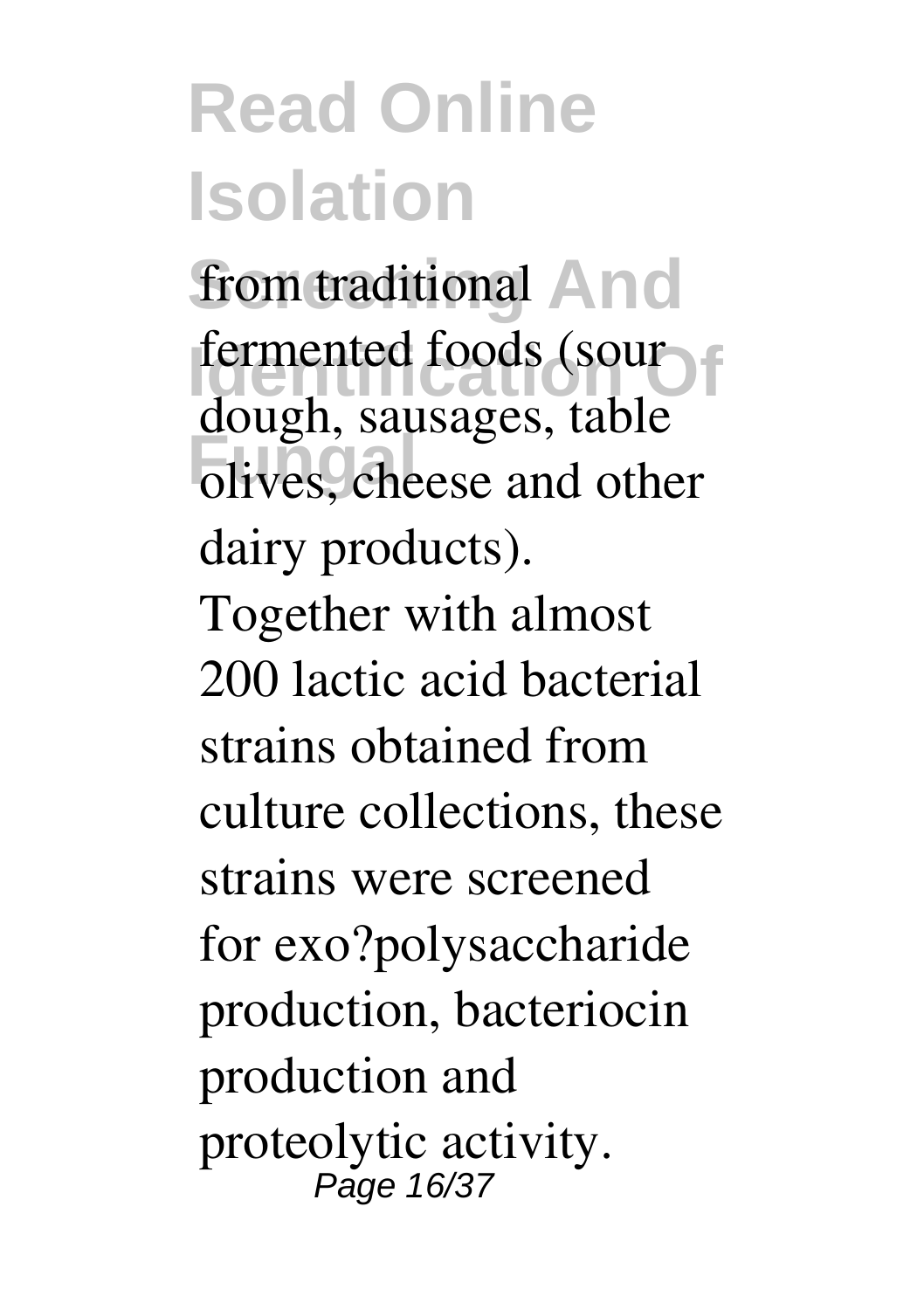**Thirty strains producing** exo?polysaccharide<br> **CEDS**) and <sup>8</sup> Lactococcus (EPS) and 8 lactisstrains producing a nisin?like bacteriocin were selected.

Isolation, screening and identification of lactic acid ... title={Isolation, Screening, and Identification of Novel Page 17/37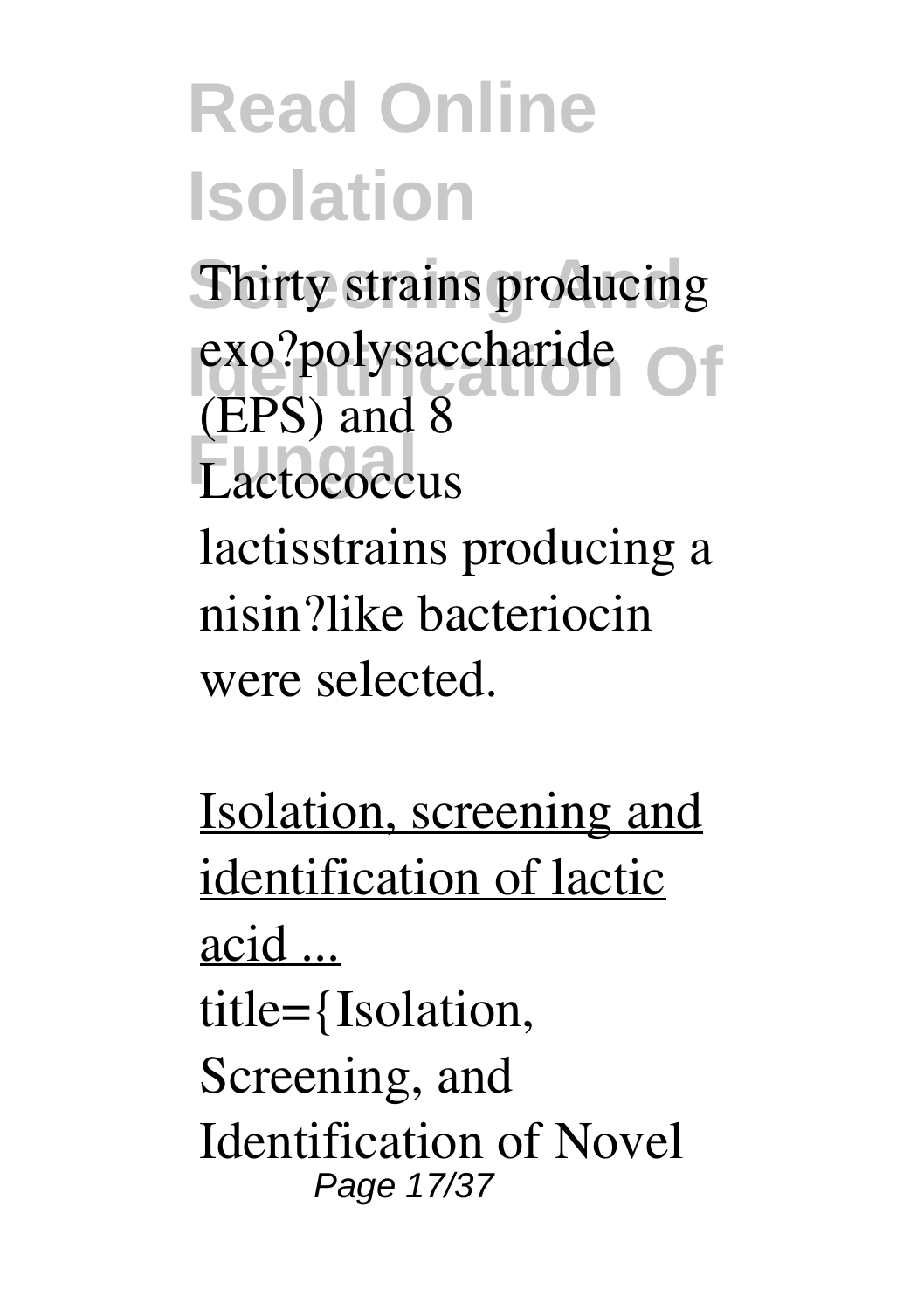**Read Online Isolation Isolates of ing And** Actinomycetes from **Funda** For Final India for Antimicrobial author={Vineeta Singh and Shafiul Haque and Harshita Singh and Jyoti Verma and Kumari Vibha and Radhey S. Singh and Arshad Jawed and Chandra Kant Mani Tripathi},

[PDF] Isolation, Page 18/37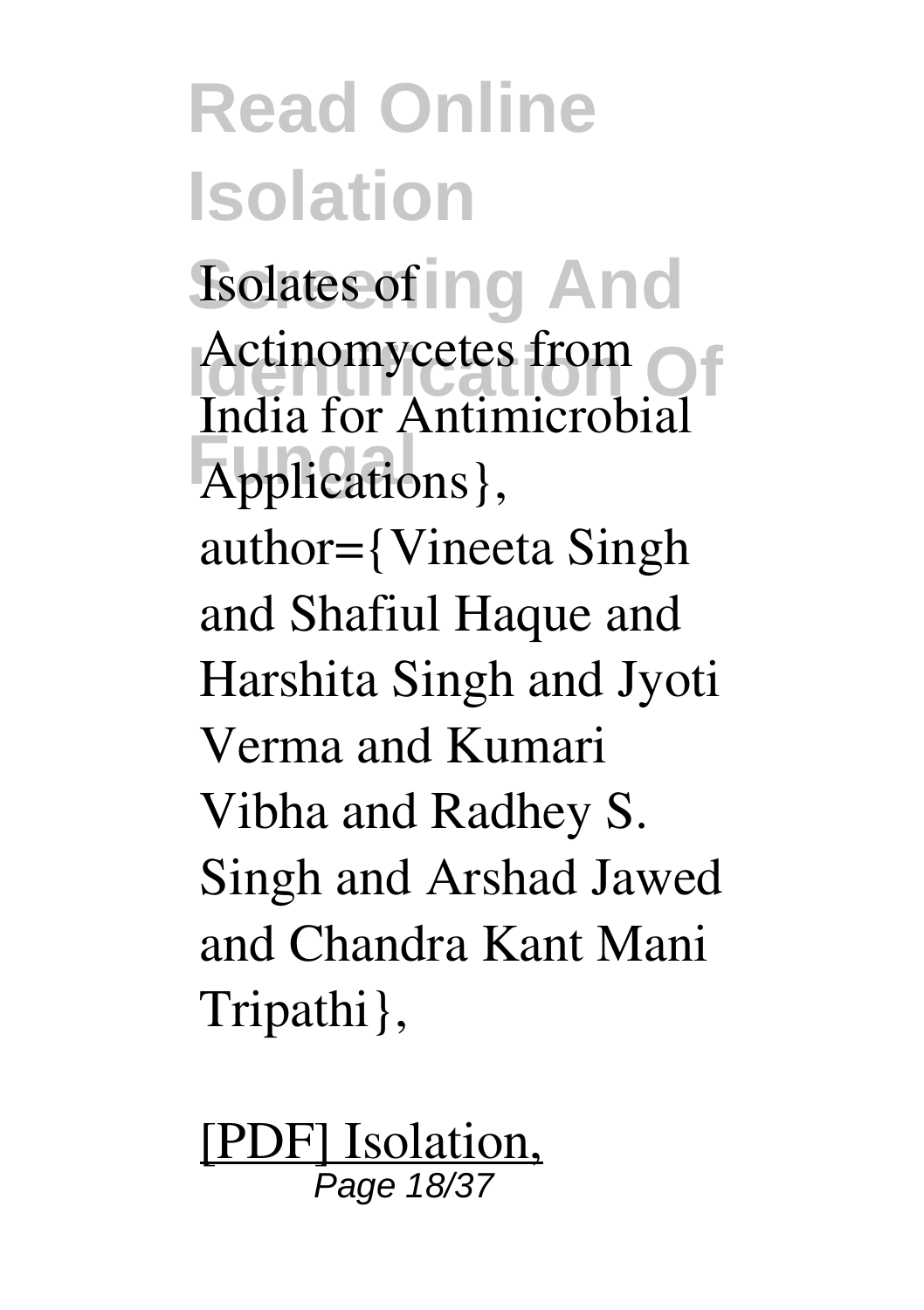**Read Online Isolation** Screening and And **Identification Of** Identification of Novel **FISOLATION,** ... SCREENING AND IDENTIFICATION OF LEAD AND **CADMIUM** RESISTANT SULFUR OXIDIZING BACTERIA. Heavy metal pollution of soil has become global environmental problem Page 19/37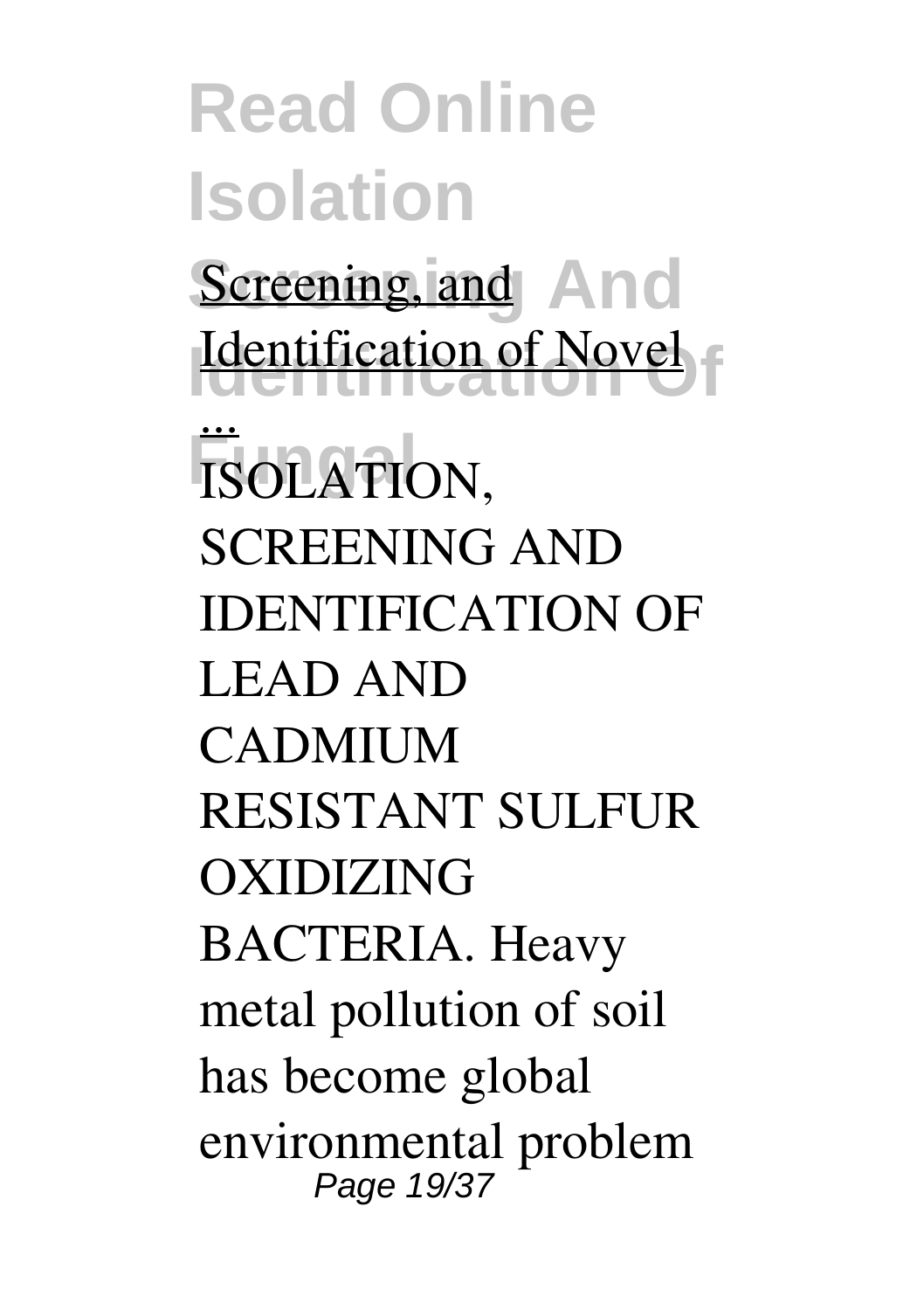due to intensively no increasing cation Of **Fungal** agricultural activities industrialization and (Mcgrath et al., 1995).

#### [PDF] ISOLATION, SCREENING AND IDENTIFICATION OF LEAD AND ... Isolation and screening of bacterial isolates Total of 40 bacterial isolates were isolated Page 20/37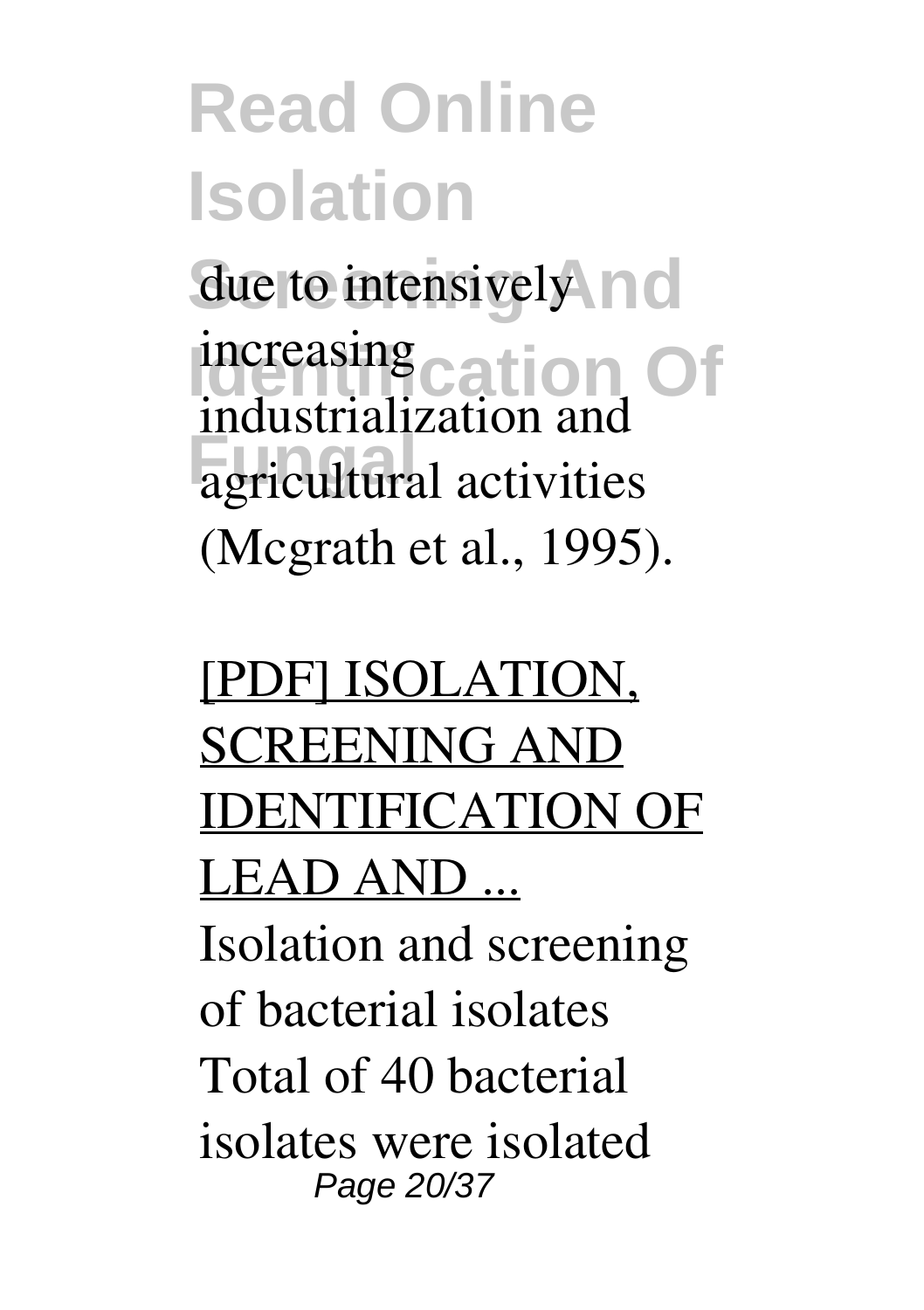from soil rhizosphere, of them three isolates **Of** decolorization activity. showed the Figure 1 depicts that there is no significant difference between them towards decolorization activity meanwhile the most potent isolate has the ability to remove 53% of MB was chosen in the present study.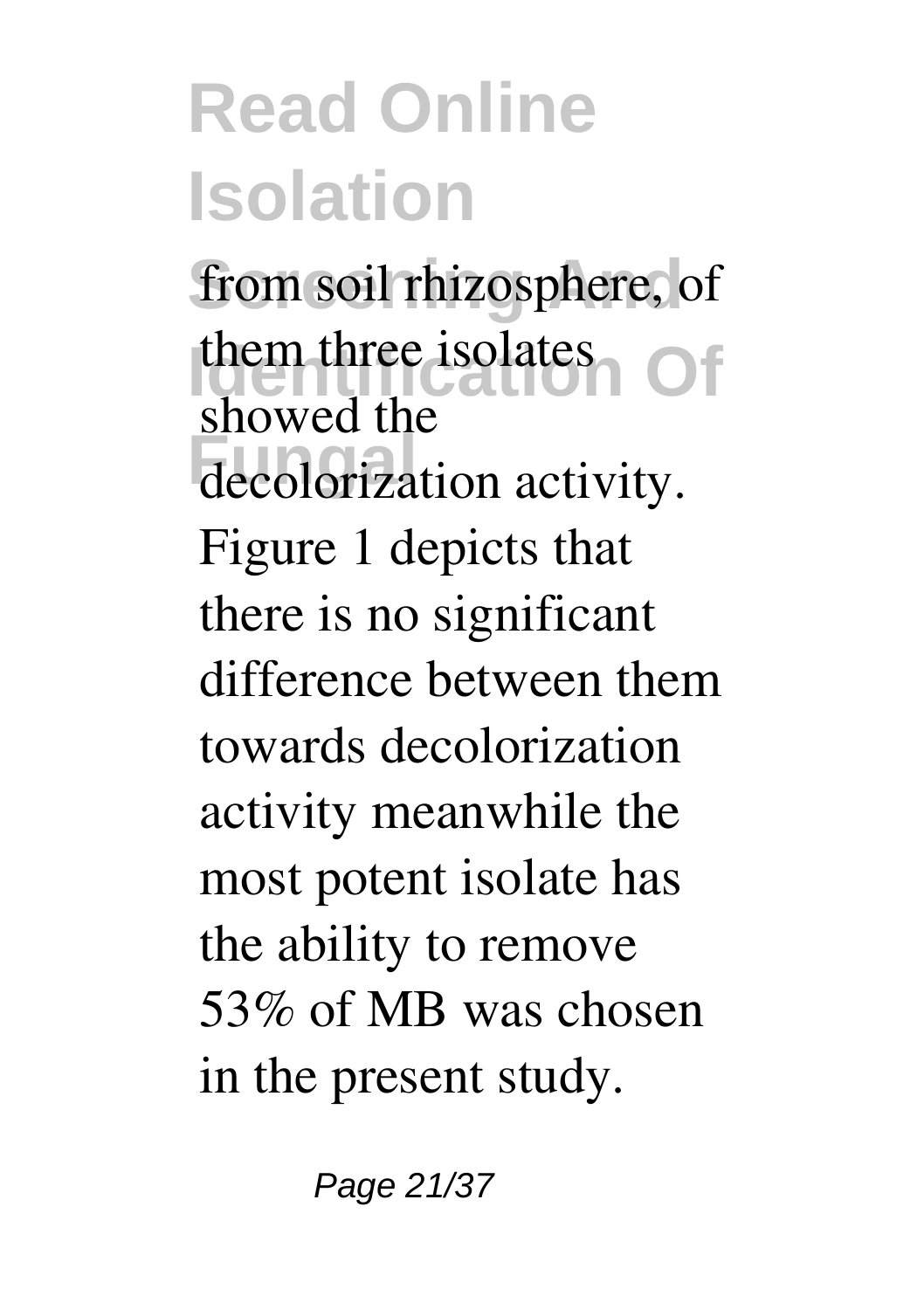**Isolation**, screening and **Indeed and identification Function**<br>Sixty-nine Bacillus of novel ... isolates were obtained from intestines, and soil samples were screened by using a selective media method against 0.25 and 1.00 ?g/mL of AFB 1 in modified Czapek-Dox medium. Plates were incubated at 37 °C and observed Page 22/37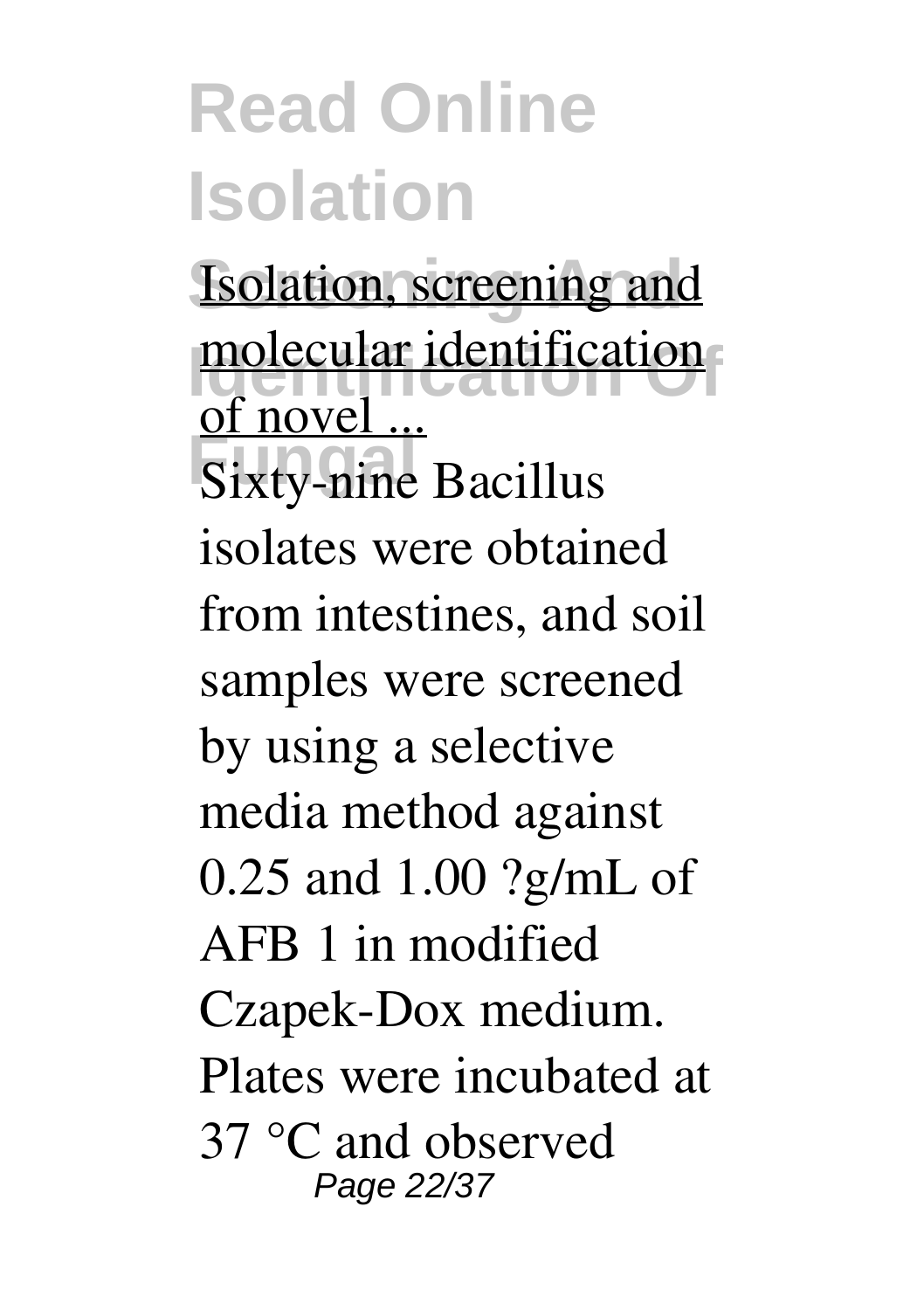**Read Online Isolation** every two days for two **Identification Of Isolation**, screening and identification of Bacillus spp ... Isolation, screening and identification of microorganisms A total of 9 microorganisms were isolated from decayed citrus fruits from random sampling. Observation of the Page 23/37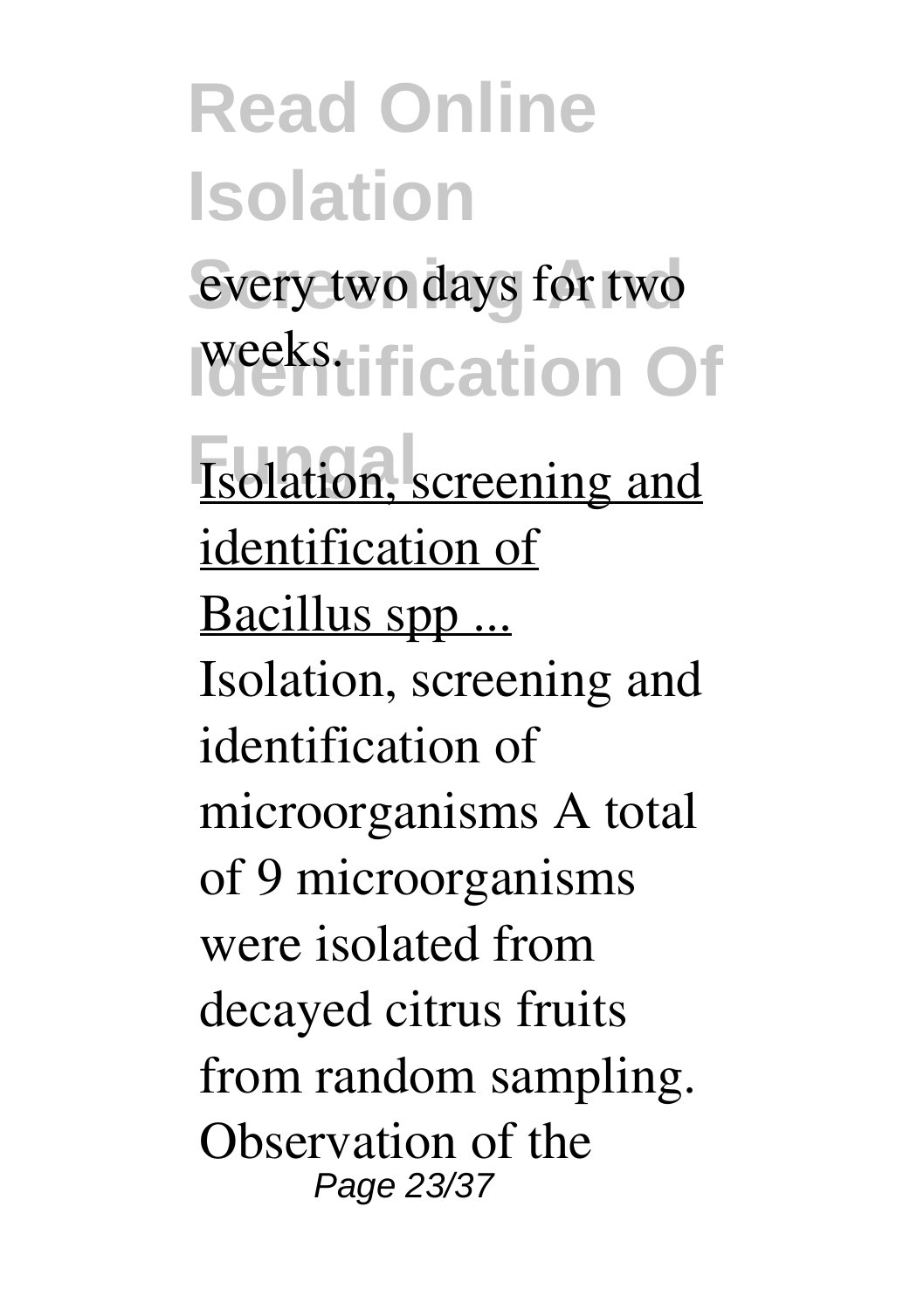isolated microorganisms in optical microscope allowed us to verify that and selective medium 6 strains belong to yeast class, 2 strains to bacteria, and one to filamentous fungi.

Isolation, Screening and Identification of Terpene ... Isolation, screening and identification of Page 24/37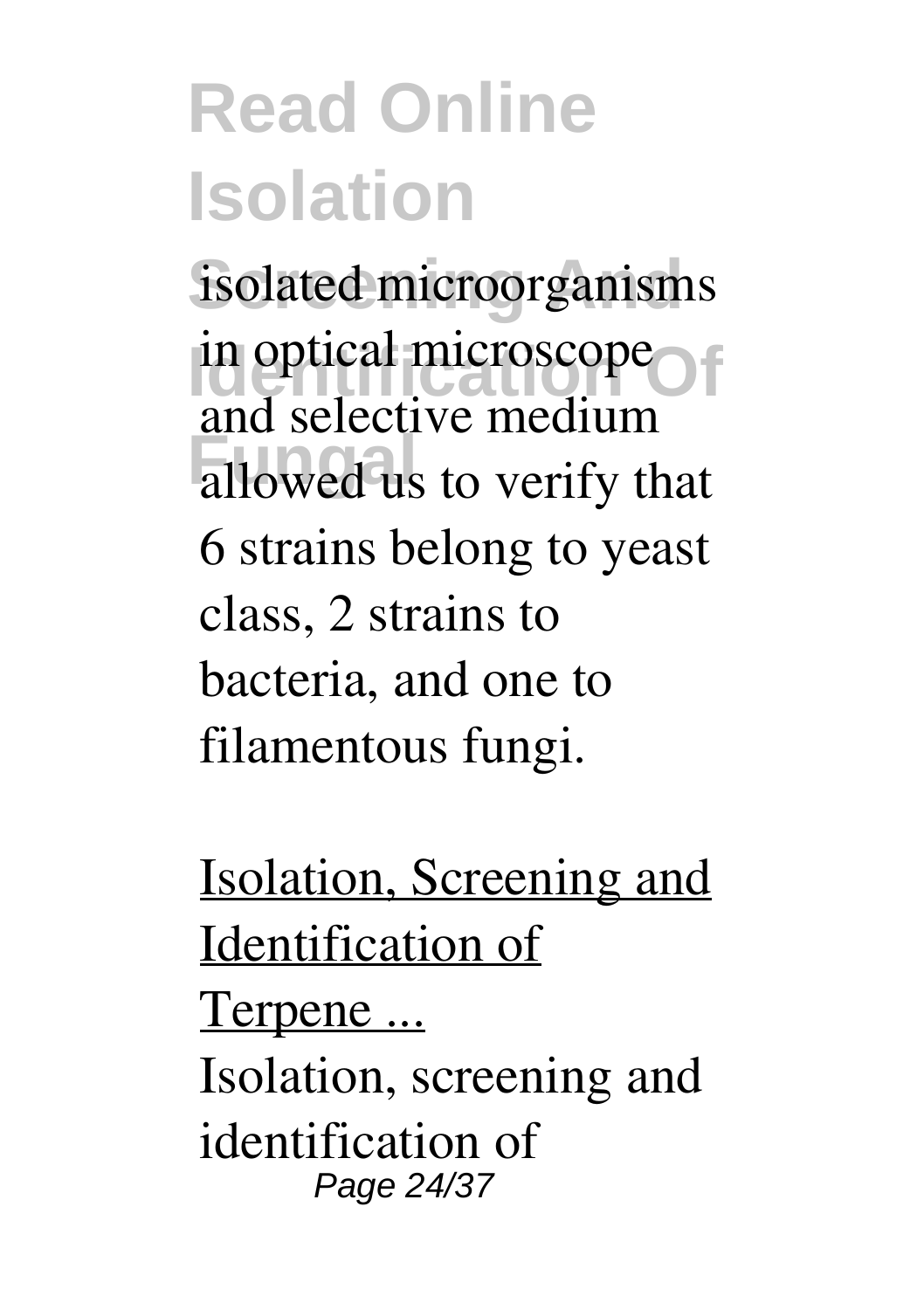bacterial isolates The **IDENTIFICATE COLLECTED** Of **Fundal** and state wastewater and sludge diluted and inoculated on the nutrient agar medium separately. Morphologically different colonies were isolated, purified and maintained at 4 °C on nutrient agar slants.

Isolation, Page 25/37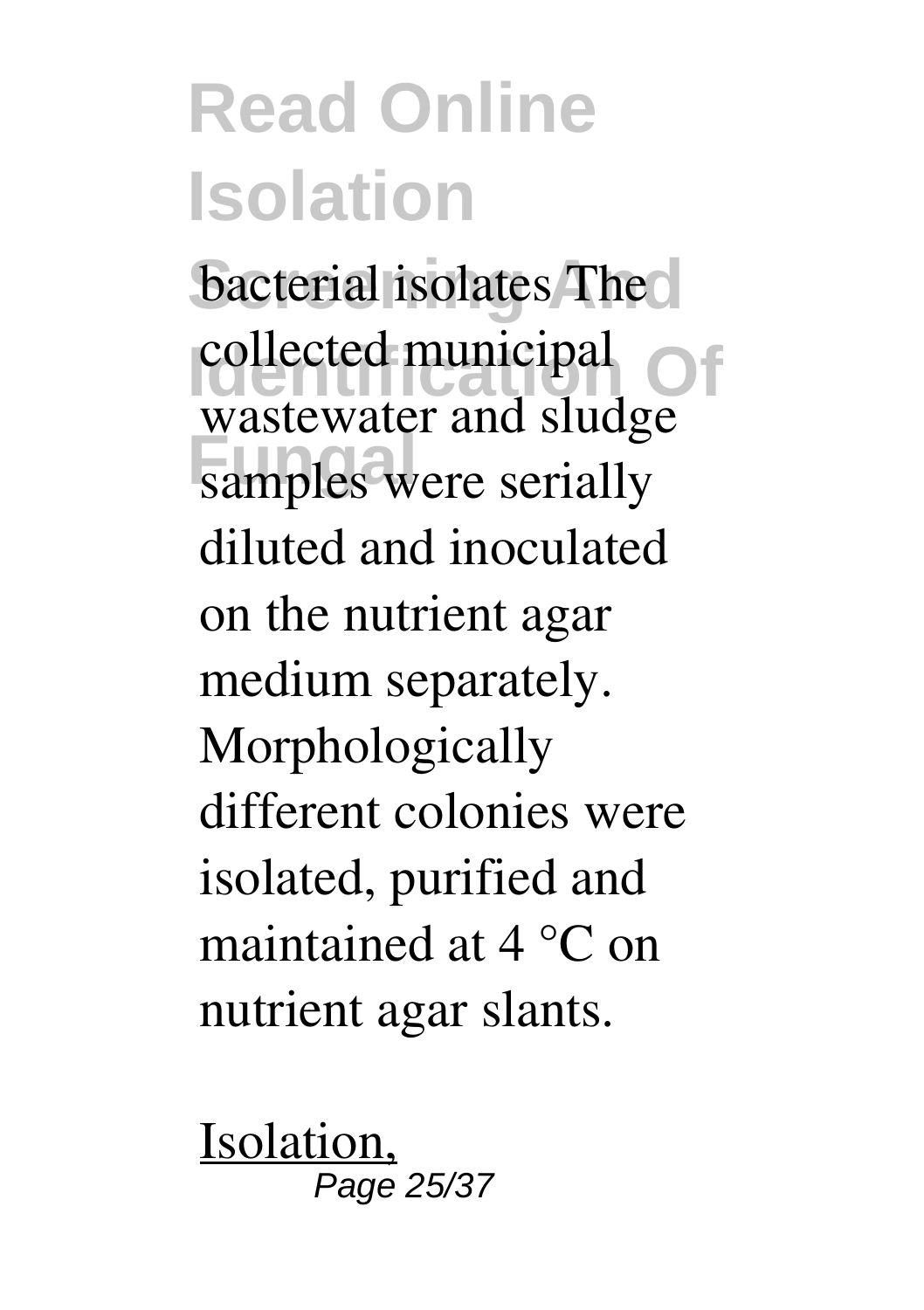characterization and c **<u>Identification of</u>** produces carbon dioxide Aerobic metabolism and water. Instead of anaerobic metabolism produces carbon dioxide, water, and methane as end products. This study aims to isolate, screening and...

Isolation, Screening and Page 26/37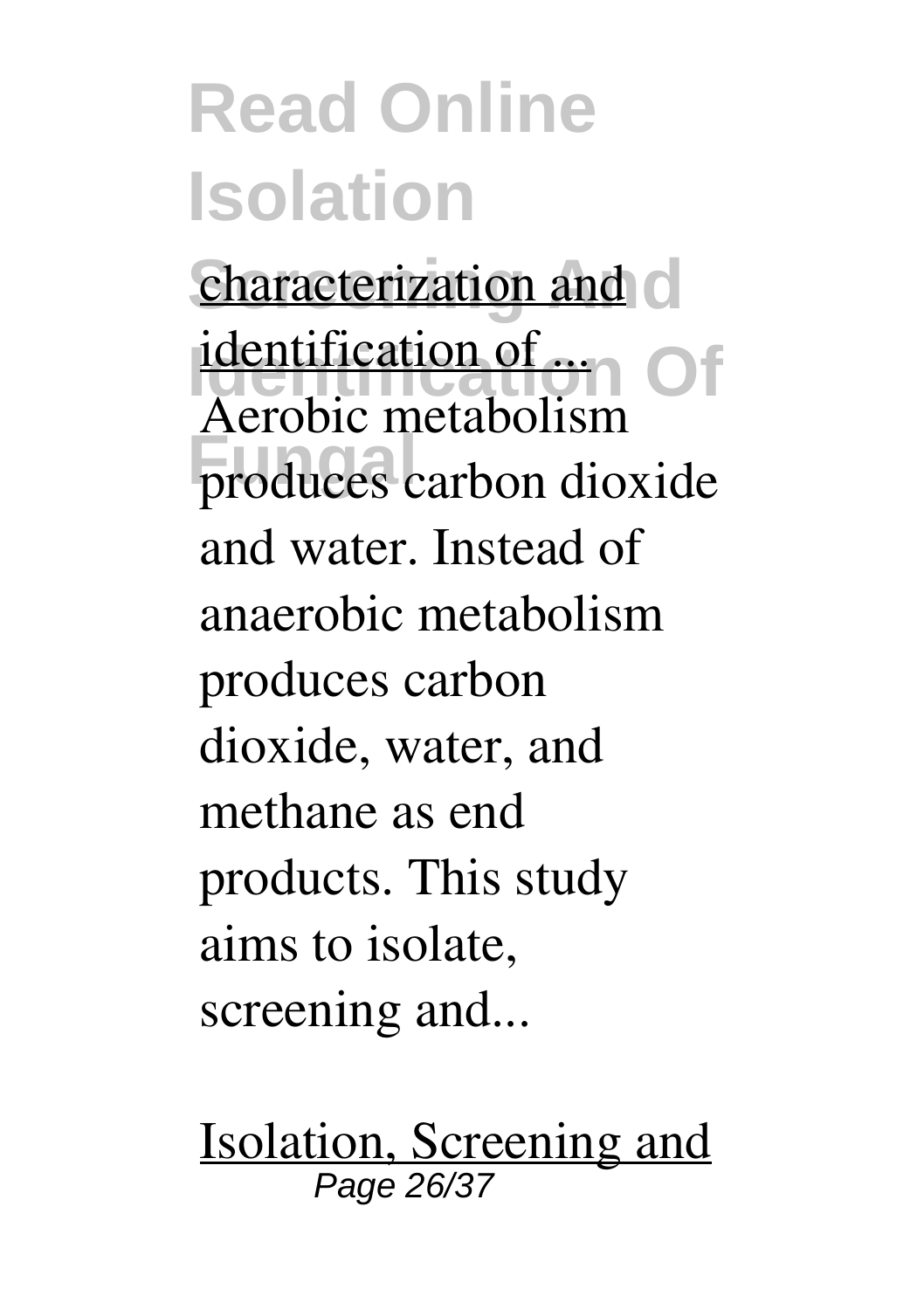**Identification of Low Density rights** in Of *identification* of Isolation and endophytic bacteria with plant growth promoting activity and biocontrol potential from wild pistachio trees. The plant pathology journal, 34 (3), 208. Glick, B. R. (2014). Bacteria with ACC deaminase can promote plant growth Page 27/37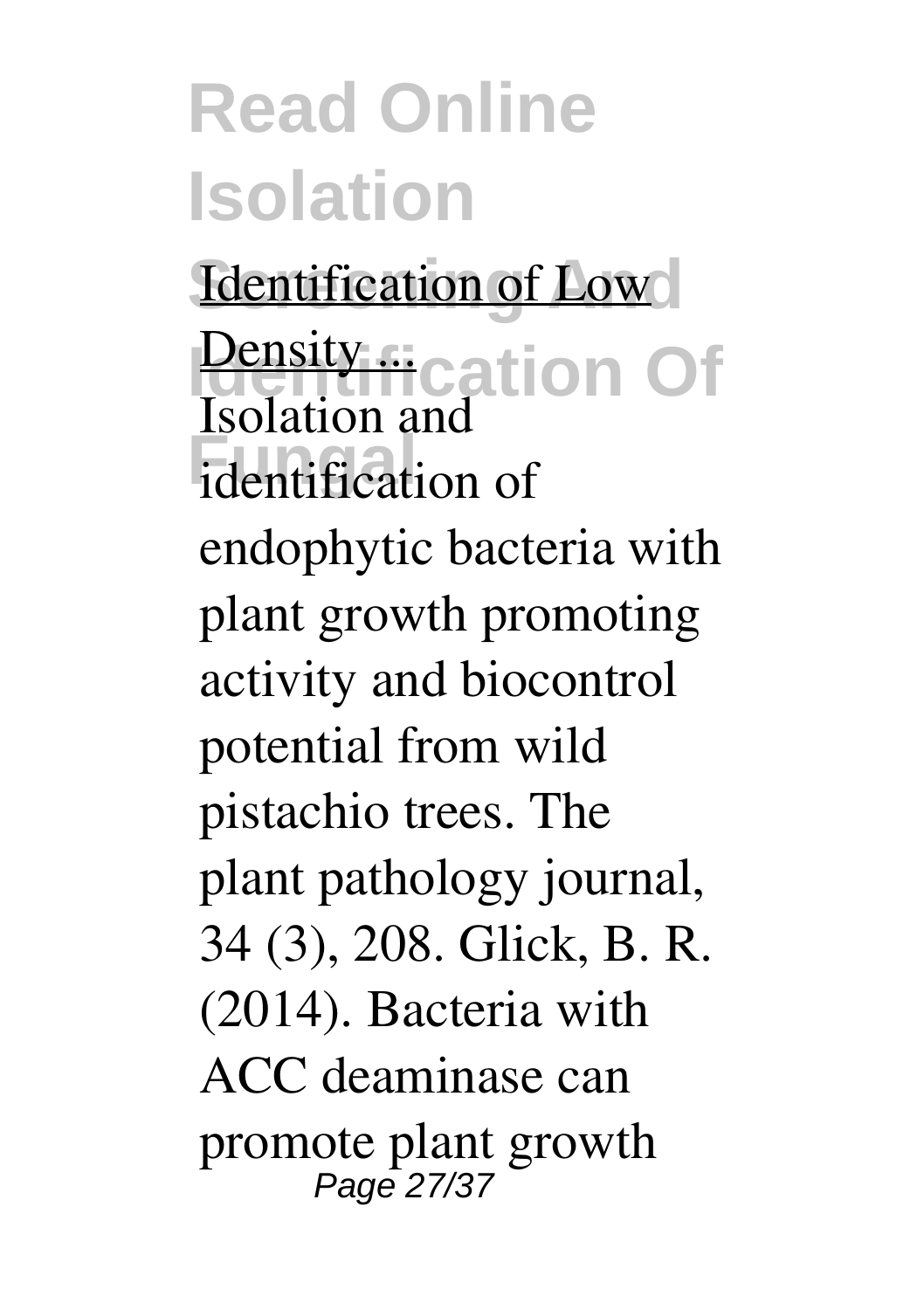and help to feed the c **Identification Of** world.

**Isolation**, Screening and Identification of Plant Growth ...

Isolation, screening, and identification of cellulolytic bacteria from natural reserves in the subtropical region of China and optimization of cellulase production by Paenibacillus terrae Page 28/37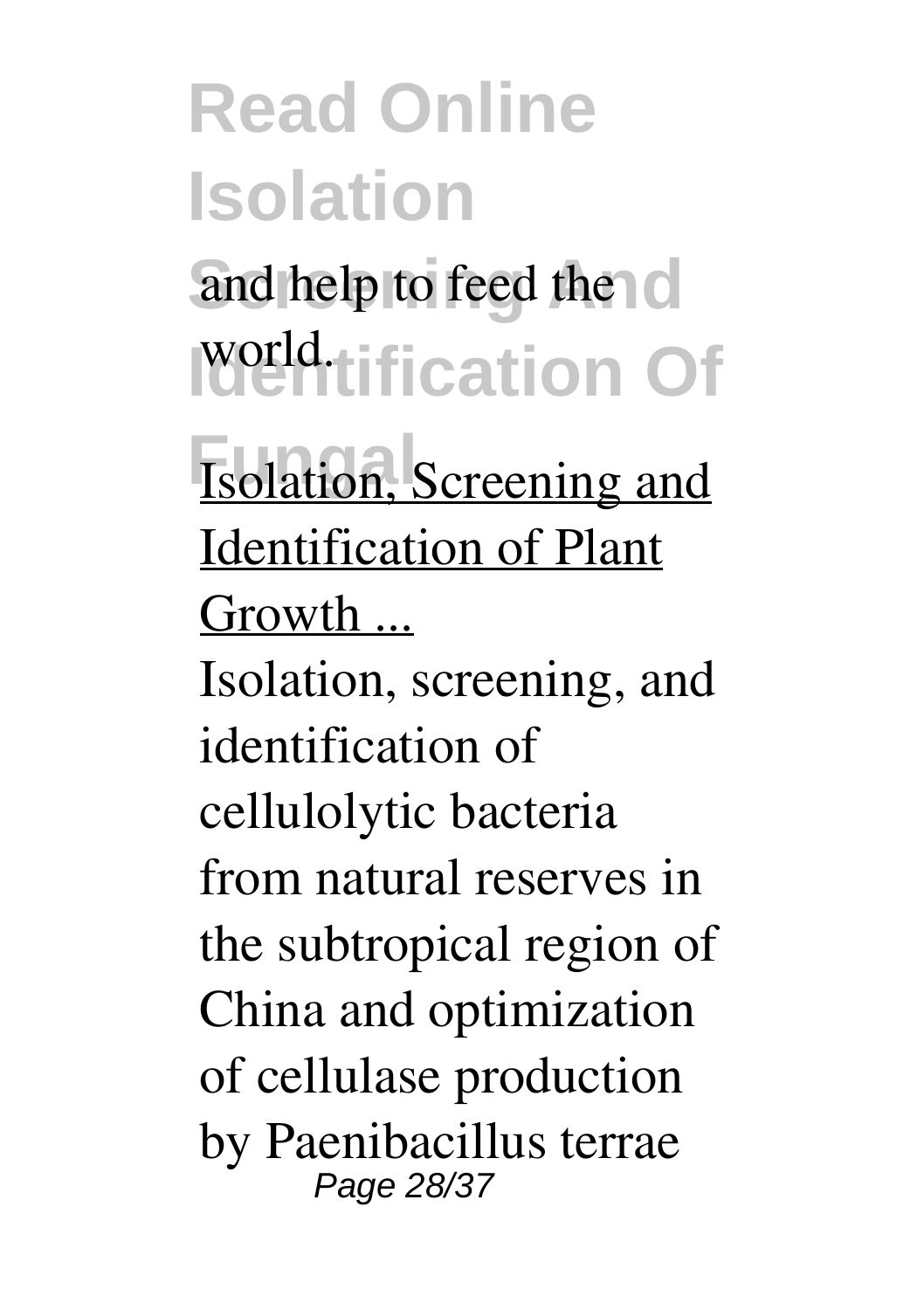**Read Online Isolation** ME27-1 Biomed Res Int **Identification Of** . **Isolation**, screening, and identification of cellulolytic ... Yan-Ling Liang, Zheng Zhang, Min Wu, Yuan Wu, Jia-Xun Feng, " Isolation, Screening, and Identification of Cellulolytic Bacteria from Natural Reserves in the Subtropical Page 29/37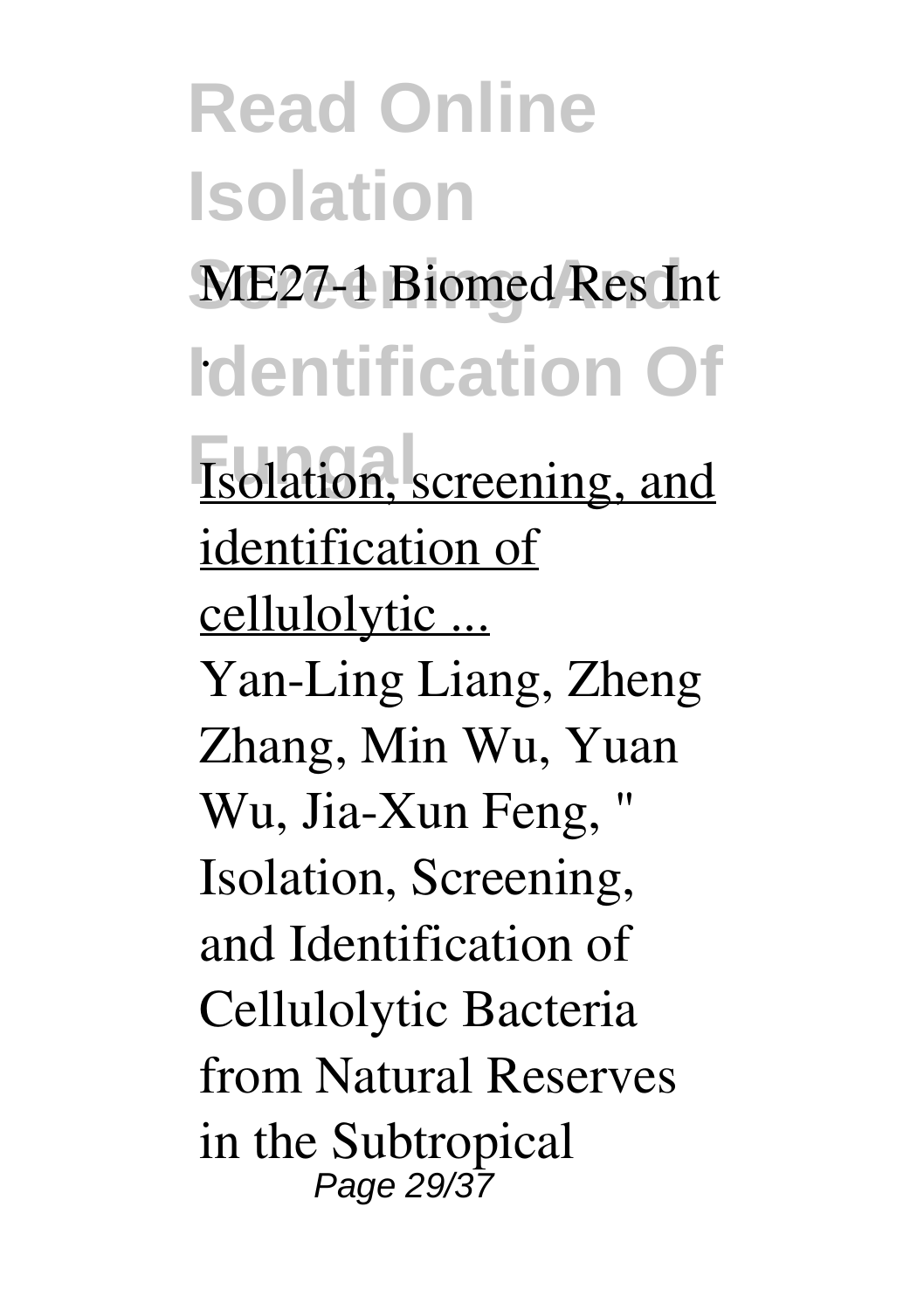Region of China and  $\circ$ **Optimization of Off** Paenibacillus terrae Cellulase Production by ME27-1 ", BioMed Research International, vol. 2014, Article ID 512497, 13 pages, 2014. https://doi.org/10.1155/ 2014/512497

Isolation, Screening, and Identification of Cellulolytic ... Page 30/37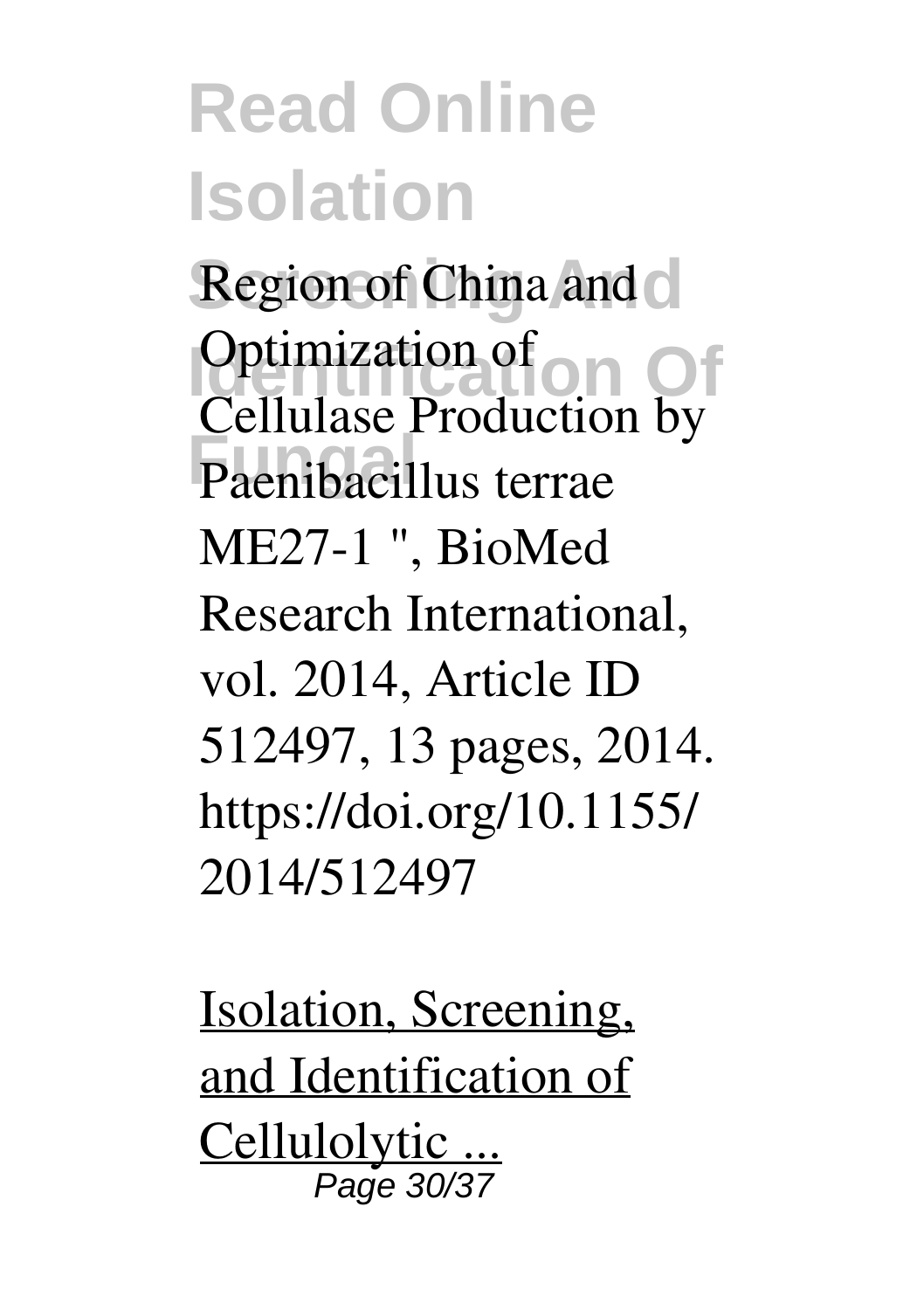Screening of **g** And **Identification**<br> **IDEN**<br> **IDENTIFICATION Fungal** microorganisms can be of Microorganisms: The tested directly for the product formation, and isolated. In fact, the water or soil samples can be directly used or suitably diluted for metabolite screening. Agar plates can be used for screening metabolites formed Page 31/37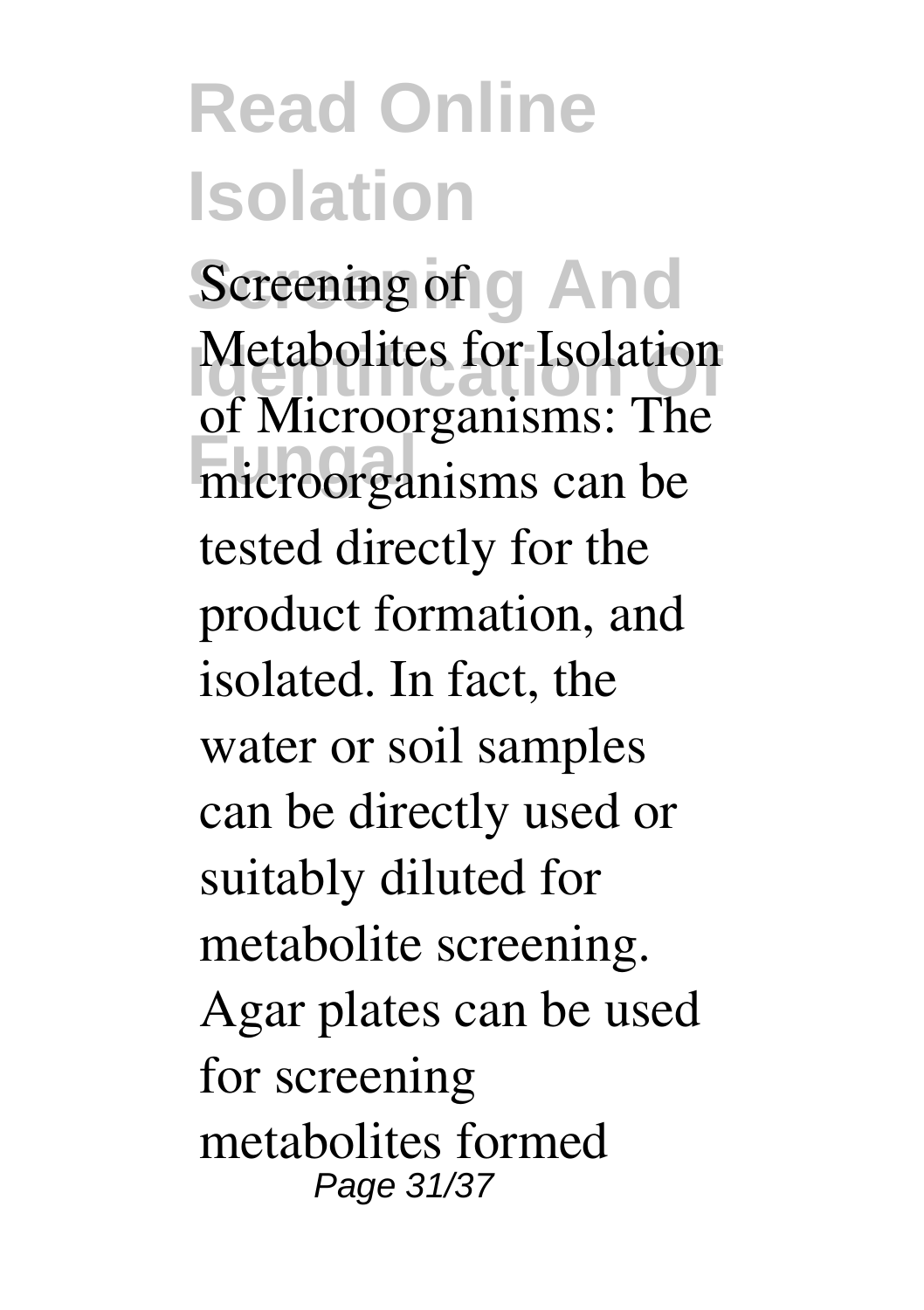**Read Online Isolation** from thening And microorganisms<sub>on</sub> Of **Isolation** of Microorganisms: Techniques, Schemes, Strains ... Isolation and Identification of Dye Decolorizing Bacteria Soil samples were collected from several places of the garden. One gram of soil was Page 32/37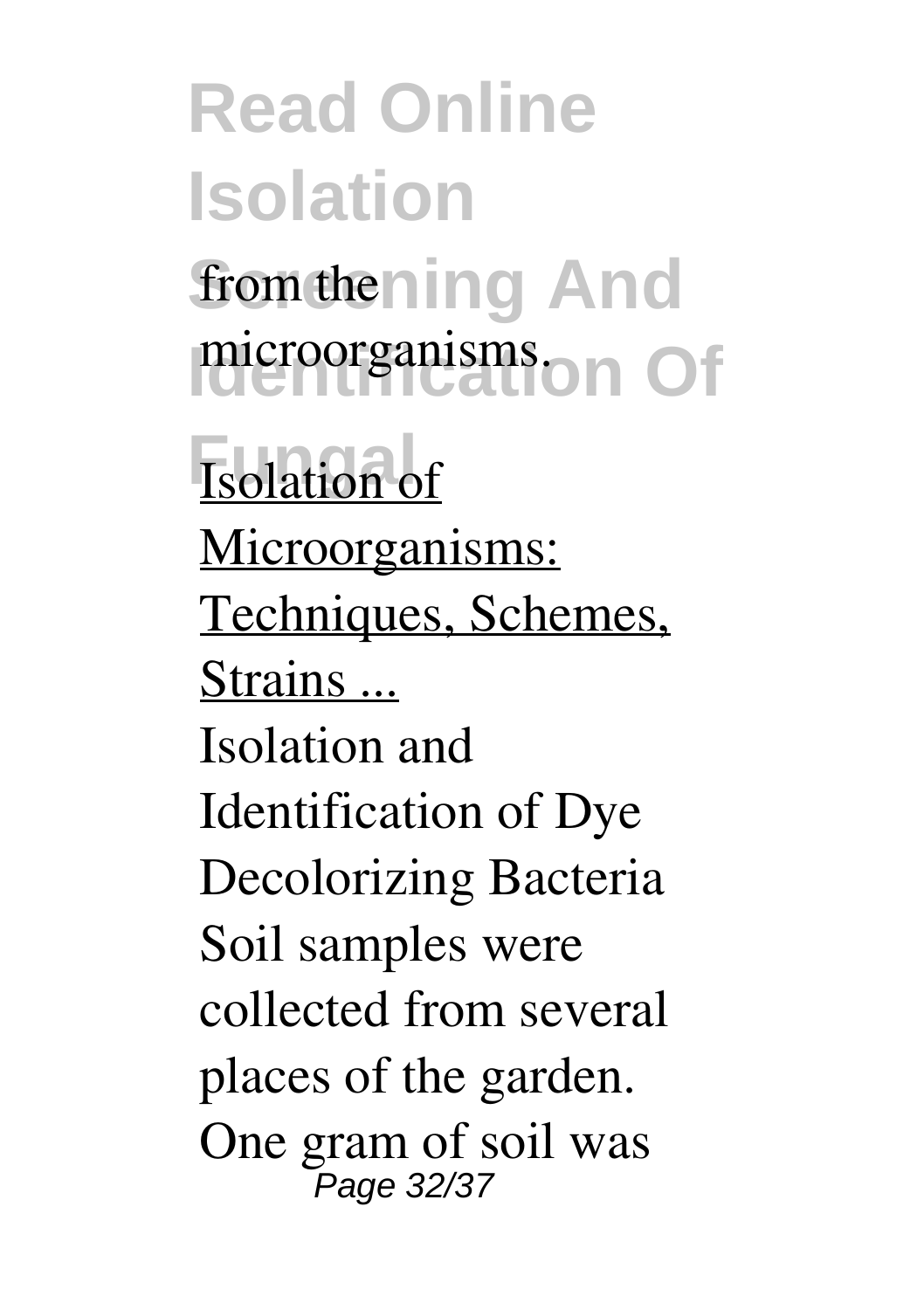suspended in 100 ml of **I**distified water and **Of** stirred on shaker for an **Function**<br> **Function** distilled water and was allowed to stand for the soil particles to settle down.

Isolation, Identification and Screening of Dye ... Isolation, screening and identification of haloarchaea with chitinolytic activity Page 33/37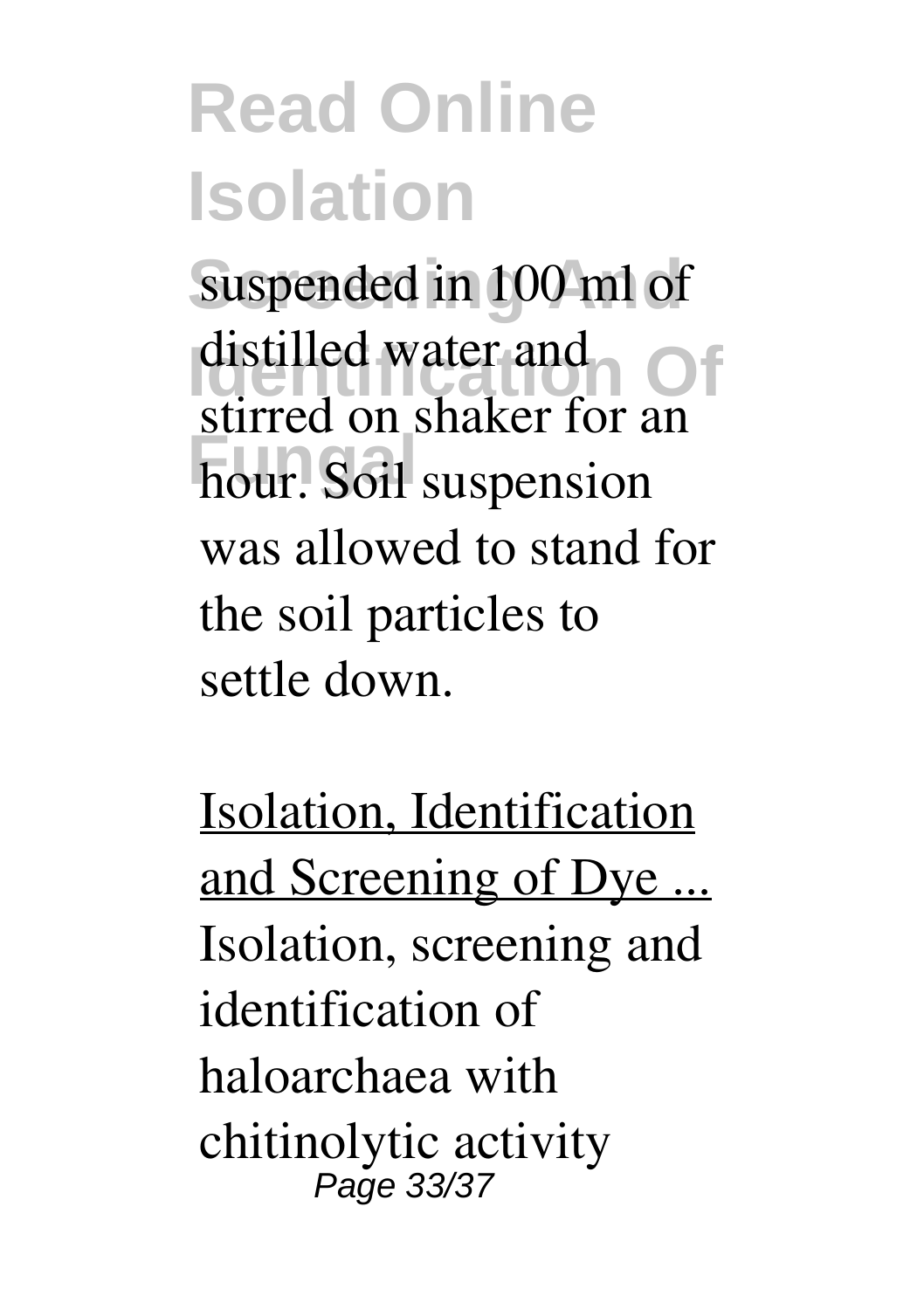from hypersaline lakes of Iran. Paper tion Of **Fundal** application of description: The enzymes which can withstand harsh conditions has greatly increased in recent years and extremozymes are good alternatives to mesophilic enzymes in industries.

Isolation, screening and Page 34/37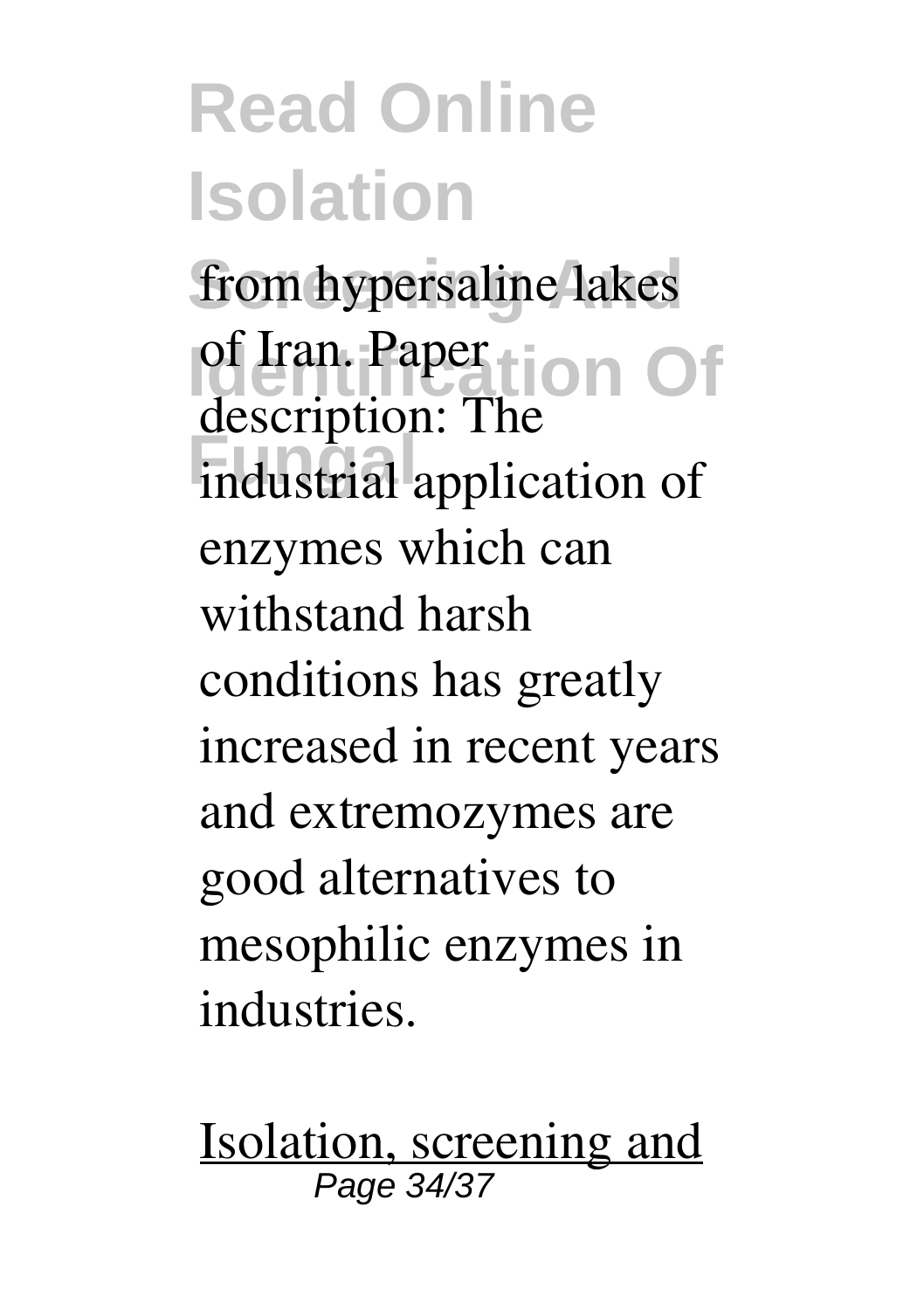identification of And **<u>Inaloarchaea ...</u>**<br>Cattelan AJ, Hartel PG, **Fungal** Fuhrmann JJ (1999) haloarchaea ... Screening for Plant Growth-Promoting Rhizobacteria to Promote Early Soybean Growth. Soil Sci Soc Am J 63: 1670-1680. Citation: Phale S (2018) Isolation and Screening of Multifunctional Plant Growth Promoting Page 35/37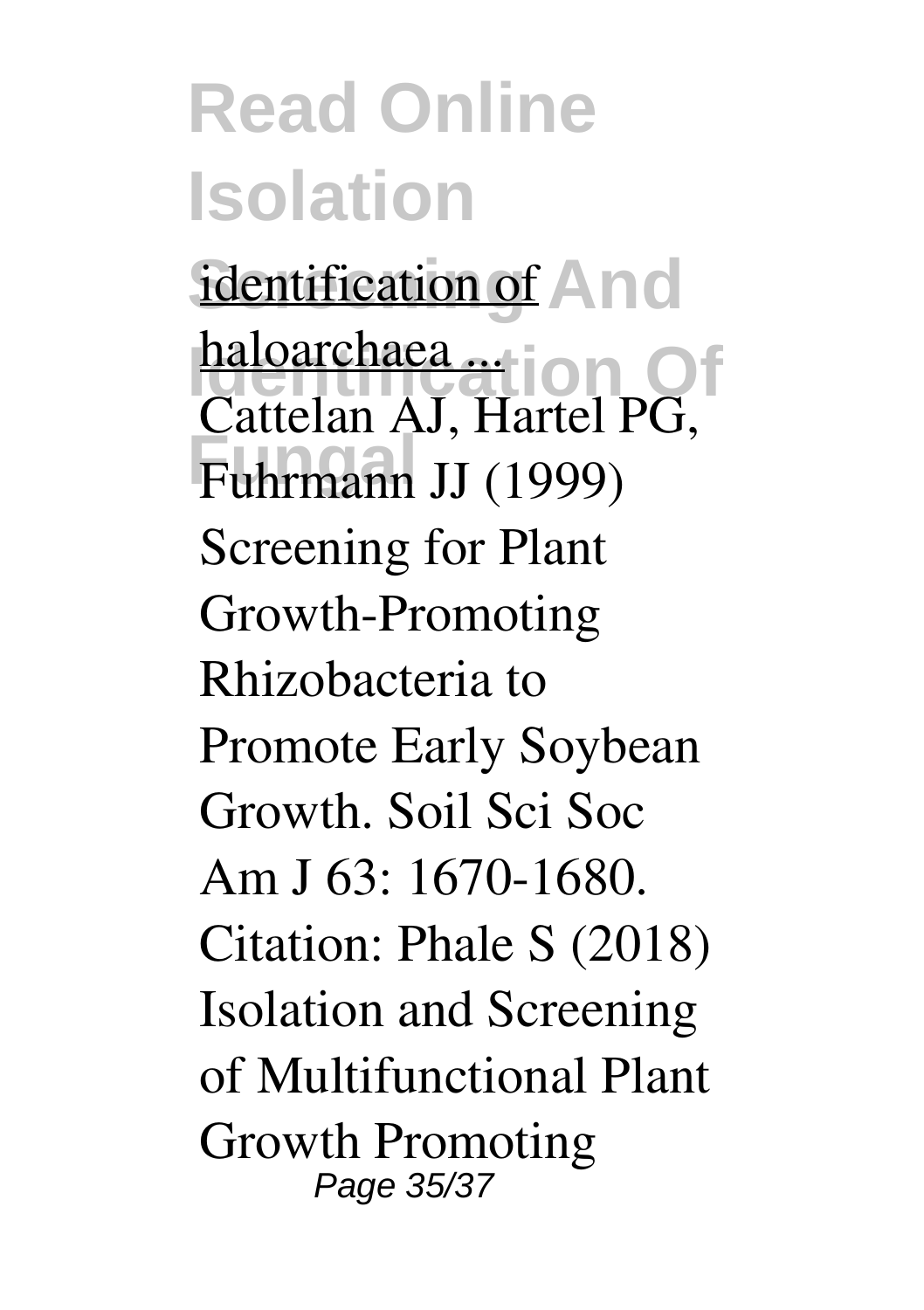Rhizobacteria (PGPR) from Onion ation Of **Fungal** . J Bioprocess Rhizosphere (Allium Biotech 8: 335.

Isolation and Screening of Multifunctional Plant Growth ...

Based on application, the protein purification and isolation market is segmented into drug screening, target Page 36/37